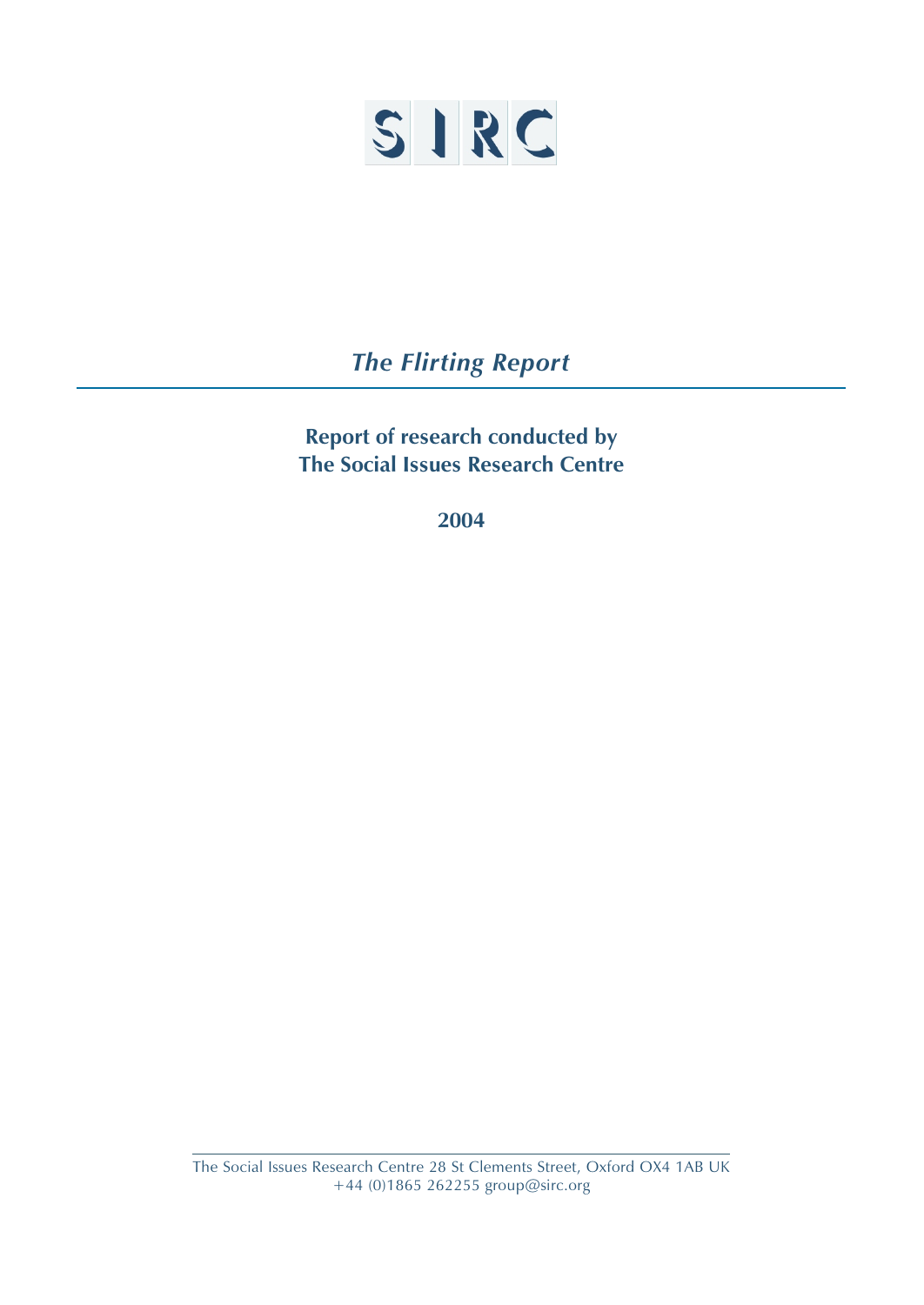# **Contents**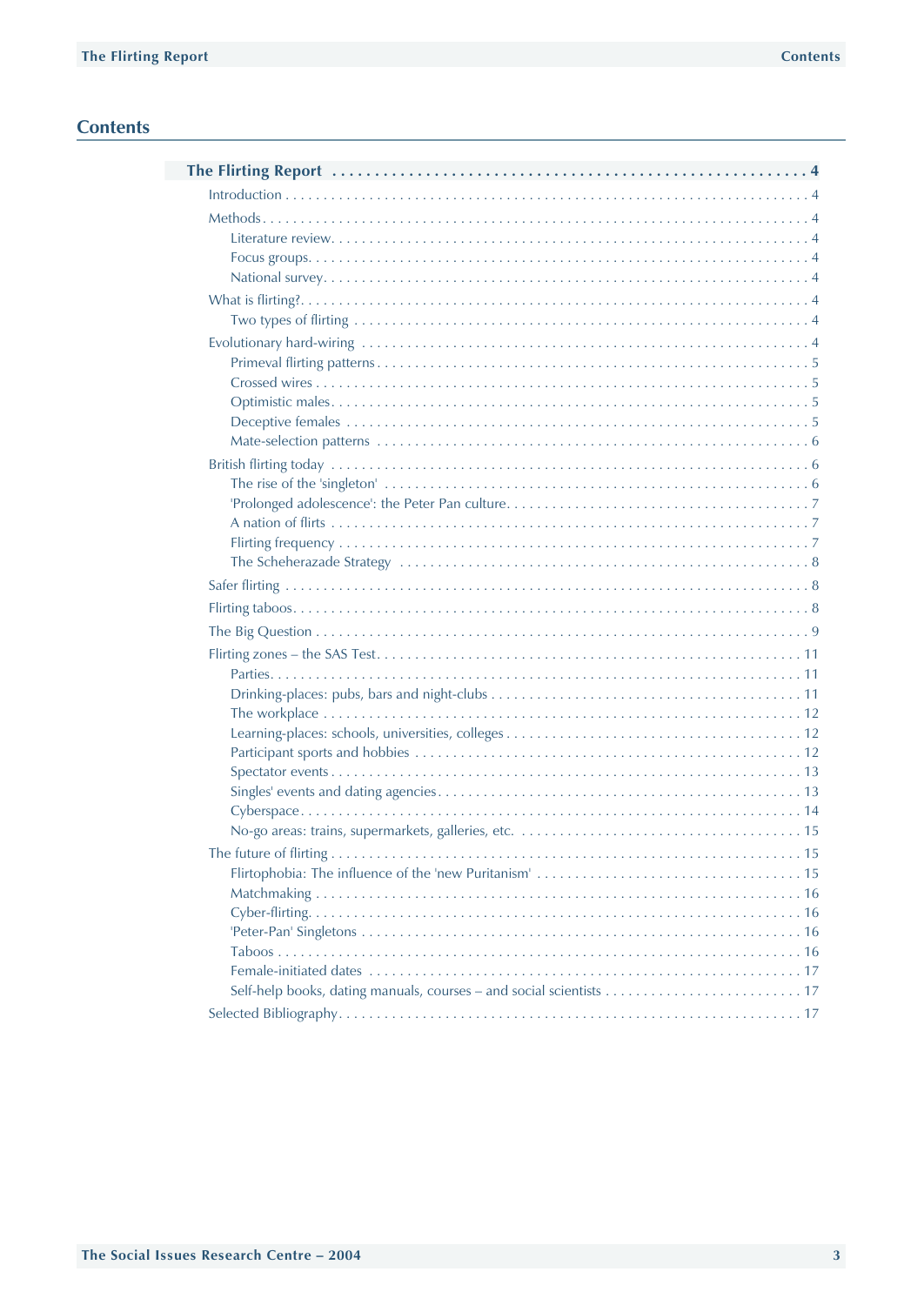# <span id="page-2-0"></span>**The Flirting Report**

**Kate Fox, Social Issues Research Centre, 2004**

# **Introduction**

This study set out to explore the nature of flirting in Britain today. What is flirting? How much do we flirt? What are the rules? What are the taboos? Who do we flirt with? Where are the hotbeds of flirting, and where are the no-go areas? And what about the future of flirting: how will our flirting habits have changed by the year 2020, and beyond?

We were particularly interested to discover how flirting habits may be affected by modern trends and innovations, such as the rise of the 'singleton' and the advent of email and internet dating. Which aspects of flirting are 'innate' and unchangeable, and which are influenced by new sociocultural trends and patterns? And of course, the Big Question: should women take the initiative and ask men out?

# **Methods**

The research was conducted in three stages: a literature review, focus groups and a national survey. We have also drawn significantly on material from SIRC's ongoing 'social intelligence' monitoring of sociocultural trends and patterns, including data from observation fieldwork, participant observation studies and interviews.

## **Literature review**

Using international database and library searches, SIRC collated and reviewed all of the most recent academic research papers, books and journal articles on the subject of flirting and related issues. A selected bibliography is included in this report.

#### **Focus groups**

Focus groups were conducted with a representative sample of young people. The focus groups explored their understanding and perceptions of flirting; the role of flirting in their lives; where, when, how and with whom they flirt; their personal rules and taboos; how new social trends have affected their flirting and dating habits; etc.

## **National survey**

Analysis of the focus-group material provided the basis for a national survey, involving interviews with a representative sample of 1000 young people (aged 18-40) across the country. Respondents were asked a series of questions about their relationships and their flirting behaviour, designed to reveal the nature and patterns of flirting and mating in Britain today.

# **What is flirting?**

In order to assess the impact of new social and cultural trends, it is essential to understand the more fundamental, instinctive aspects of flirting – the evolutionary 'roots' of our flirting habits.

## **Two types of flirting**

Our review of the research on this issue, and the responses of participants in our focus groups, indicate that dictionary definitions of flirting only tell half the story. They tend to stress the playful, non-serious aspects of flirting, defining the verb 'to flirt', for example, as 'To behave or act amorously without emotional commitment' or 'To make playfully romantic or sexual overtures'.

This is the truth, but it is not the whole truth. Our research shows that there are two types of flirting. There is flirting for fun – the sense conveyed by the dictionary definitions – but there is also what we might call 'flirting with intent', that is flirting as part of the mate-selection and courtship process: flirting to get someone into bed, or into a relationship. One of our focus group participants expressed the views of many when he said:

*"There's flirting to make a move on someone or flirting to have a laugh with someone."*

## **Evolutionary hard-wiring**

Flirting is a basic instinct, part of human nature. We are genetically programmed to flirt. If you think about it, this is hardly surprising: if we did not initiate contact and express interest in members of the opposite sex, we would not reproduce, and the human species would become extinct. We were not surprised, therefore, to find that only one percent of the respondents in our national survey said that they did not flirt.

Some evolutionary psychologists now argue that flirting may even be the foundation of civilization as we know it. The theory is that the large human brain – our complex language, superior intelligence, culture, everything that distinguishes us from animals – is the equivalent of the peacock's tail: a courtship device evolved to attract and retain sexual partners. If this argument – jokingly known as the 'chat-up theory of evolution' – is correct, human achievements in everything from art to literature to rocket science may be merely a side-effect of the essential ability to charm.

The idea of NASA as an accidental by-product of primeval chat-ups might seem somewhat far-fetched, but it is clear that evolution favours flirts. The most skilful charmers among our distant ancestors were the most likely to attract mates and pass on their charming genes. We are descended from a long line of successful flirts, and the flirting instinct is hard-wired into our brains.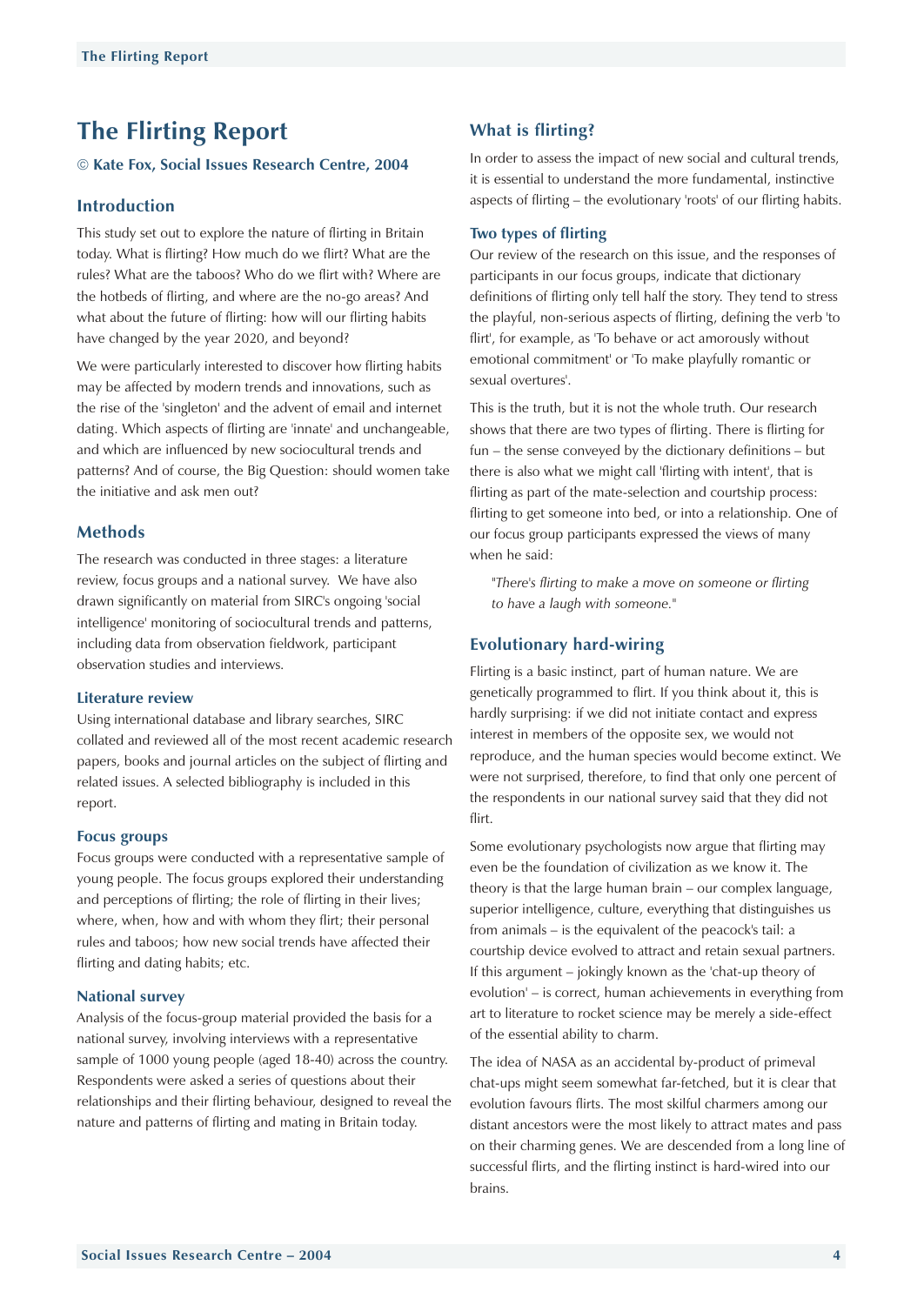#### <span id="page-3-0"></span>**Primeval flirting patterns**

Anthropologists have found that flirting follows universal patterns. From London night-clubs and New York singles bars to the highlands of New Guinea and the Amazonian jungle, people use the same flirtatious body language. Human flirtation involves sequences of gestures and expressions not unlike the 'courtship dances' of birds and other animals that we see on wildlife programmes. Characteristic features of the human flirtation sequence include what ethologists call the 'copulatory gaze' (intense eye contact), the smile, body synchrony, female coy looks and head-tossing, and male chest-thrusting.

Contrary to popular opinion, researchers have found that two thirds of these flirtation sequences are initiated by women. In this respect, human behaviour is again similar to that of other species. Chimpanzee females, for example, actively solicit sex with males, going so far as to pull a resting male to his feet and insist on copulation. This is known as 'female proceptivity'. Among humans, female proceptivity is much more subtle: in fact, female solicitation is done so unobtrusively that most people think that men take the initiative in sexual advances. Women use subtle non-verbal cues to initiate the courtship sequence, but these signals are so discreet that men are not consciously aware of them, and usually believe that they have made the first move.

When the biologist Timothy Perper, who studied pick-ups in American singles bars, asked men to describe the pick-up sequences he had observed, all but three of his many interviewees left out the initial parts of the sequence, where the woman had been sending out up to 52 different varieties of non-verbal signal, and spoke only about what they themselves had done. Other studies also indicate that men are not consciously aware of female seductive signals, although they clearly respond.

## **Crossed wires**

Even when people – male or female – are highly aware of flirtatious signalling, it is easy to make mistakes. For a start, the two types of flirting defined above – flirting for fun and flirting with intent – don't actually look or sound very different. Even when we are flirting with intent, our manner is usually playful and teasing, not solemn and formal. We may in fact be engaged in a serious attempt to assess someone's suitability as a potential mate – and to advertise our own fitness for this position – but we do not conduct this mate-selection process like a job interview. We exchange glances, smiles, jokes, compliments and touches, not CVs and job descriptions.

The initial stages of 'flirting with intent' can thus appear, to the naked eye, indistinguishable from 'flirting for fun' – and this similarity can be a source of confusion and misunderstanding, most problematically when a bit of flirtatious banter is

mistaken for something more serious. We may be 'wired to flirt', but it seems that the wires can sometimes get crossed. One of our focus group participants asked:

*"If flirting is instinctive, why do we get it wrong? Why are there so many misunderstandings?"*

The answer is that although we are programmed to flirt, flirting, like every other 'instinctive' human activity, involves an element of social learning. We are programmed to eat, for example, but we are not born with perfect table manners. Flirting, in all cultures, is governed by a complex set of unwritten laws of etiquette. These rules dictate where, when, with whom and in what manner we flirt. We generally obey these unofficial laws automatically, without being conscious of doing so. We only become aware of the rules when someone commits a breach of this etiquette – by flirting with the wrong person, perhaps, or at an inappropriate time or place. The more complex and subtle aspects of flirting etiquette can be confusing, and most of us have made a few embarrassing mistakes. This potential for misunderstanding and confusion helps to explain the popularity of self-help books on flirting and dating manuals.

## **Optimistic males**

Some of the 'crossed wires' of flirting, however, may stem from more deep-seated contradictions. Misunderstandings can arise, for example, from the fact that men tend to mistake women's friendliness for sexual interest. In fact, research has shown that men are inclined to interpret almost any positive female behaviour as a sign of sexual availability.

This excessive optimism may seem irrational, but it has an important evolutionary adaptive function: if males were not optimistic about their chances, they would lack motivation to attempt sexual intercourse with females and spread their genes. The more optimistic of our male ancestors tried more often, by the law of averages succeeded more often, and produced more offspring. Today's males are descended from these primeval optimists: the tendency to interpret mildly friendly female behaviour as seductive sexiness is part of their evolutionary programming. This may be annoying, but there is not much we can do about it. On the plus side, it has ensured the survival of the species.

Although male over-optimism is natural, and not a sign that men are stupid or deluded, there is also evidence to suggest that women are naturally more socially skilled than men, better at interpreting people's behaviour and responding appropriately. (Some scientists have even claimed that women have a special 'diplomacy gene' which men lack.)

#### **Deceptive females**

More recent research has, however, revealed another reason why men may overestimate female sexual interest. A study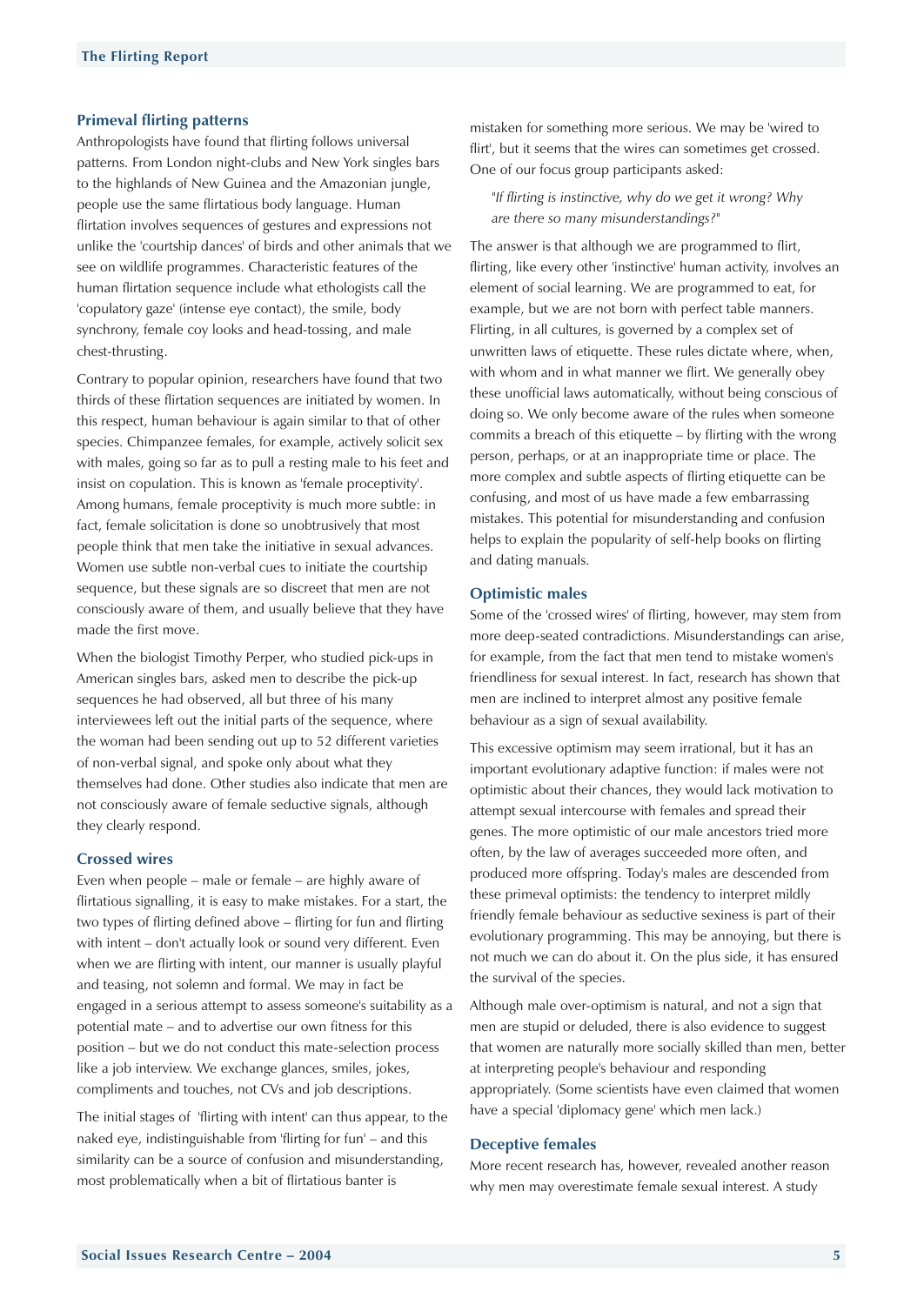<span id="page-4-0"></span>published in the journal Evolution and Human Behaviour found that women send highly ambiguous, deceptive signals, particularly in the first minute of an encounter with a male.

This is described by the researchers as a form of 'Protean' behaviour – named after the mythical Greek river-god Proteus, who evaded capture by his enemies by constantly and unpredictably changing his physical form, disguising himself as an animal, plant, cloud or tree. Women, albeit unconsciously, send unpredictable, misleading signals to 'trick' men into revealing more of their real intentions than they would otherwise do. This is because women (historically, genetically) have more to lose from making a poor choice of sexual partner than men, as they have a higher investment of time, energy and resources in the offspring of such matings.

Women, according to the researchers, have evolved subliminal control strategies to manipulate men into revealing information about their mating interests and intentions, without the men being consciously aware of the signals involved. By sending erratic and ambiguous 'Protean' signals in the early stages of an encounter, women manipulate men into 'showing their hand' – expressing their interests and intentions verbally – allowing the female to evaluate the male's suitability as a potential mate.

It is perhaps not entirely surprising, given the levels of ambiguity and deception to which they are subjected, that males of the species tend to become confused. The researchers conclude that female 'Protean' behaviour "may result in men's overestimation of female sexual interest."

## **Mate-selection patterns**

Our evolutionary heritage also has a significant influence on who we flirt with – which members of the opposite sex we are likely to regard as suitable mates. Evolution has favoured males who select young, attractive mates and females who select partners with power, wealth and status. Men therefore naturally tend to seek women who are younger than them and place greater emphasis on physical beauty, while women are more likely to favour older males with higher status and earning potential.

These facts may not accord with our politically correct sensibilities, but they have been confirmed in dozens of studies and experiments, across a wide range of cultures. In one study of thirty-seven different cultures – from rural Zulus to urban Brazilians – the psychologist David Buss found that men were universally attracted to young, good-looking females, while women were drawn to males with goods, property or money. Analysis of personal ads – where people are more explicit about their requirements, and more obviously conscious of the requirements of others – also shows that these are the attributes most consistently demanded and offered by mate-seekers.

# **British flirting today**

## **The rise of the 'singleton'**

There has been much talk in recent years about the decline of marriage and the rise of the 'singleton' in modern Western cultures. We are constantly told that people nowadays are staying single for much longer, cohabiting rather than getting married, delaying having children until much later, and more likely to divorce. These tenets of popular wisdom are repeated so often that they have acquired the status of facts, and are rarely questioned.

The statistics on our marriage patterns tell a different story. In fact, marriage is as popular as it has ever been: over 90 percent of us get married. The percentage of 'never married' people was almost the same in 1989 as in 1890. Nor are we marrying very much later: in 1990 the median age at which a woman got married was 23.9, and a man's median age at marriage was 26.1. One hundred years earlier, in 1890, women married at a median age of 22.0 and men at 26.1. The marriage age is now slightly higher than in 1990: up to just under 27 for men and 25 for women in 1998. We think that the current marriage age is a new phenomenon because we tend to compare current marriage patterns with those of the 1950s, when people did get married much earlier (women at 20.2, men at 22.6). The 1950s, however, were a 'blip', an aberration, the most unusual decade of the 20th century, and the least representative of our natural mating patterns.

It is certainly true, however, that divorce rates have increased significantly over the last century or so. Or rather, divorce rates in Western industrialised cultures have increased dramatically, since the Industrial Revolution. But current divorce rates in such cultures cannot be regarded as abnormally or unnaturally high: according to the anthropologist Helen Fisher, they are no higher than those of hunter-gatherer societies and other cultures in which couples are less economically dependent on one another. When we look at cross-cultural and historical patterns of divorce, we find that high divorce rates are typical of all societies in which spouses have higher economic independence. Low divorce rates are common in all societies which use the plough for agriculture – farming societies such as, for example, pre-industrial Europe. Where couples 'work the land' together, they are tied to the land and to each other. In nomadic, hunter-gatherer and industrialised cultures, economic independence – particularly female economic independence – is correlated with high divorce rates.

So, it seems that many of the current received wisdoms about dramatic social changes and entirely new mating patterns have little basis in fact. This does not mean that the much-debated 'rise of the singleton' is merely an illusion. We may be statistically just as likely to marry, and to marry relatively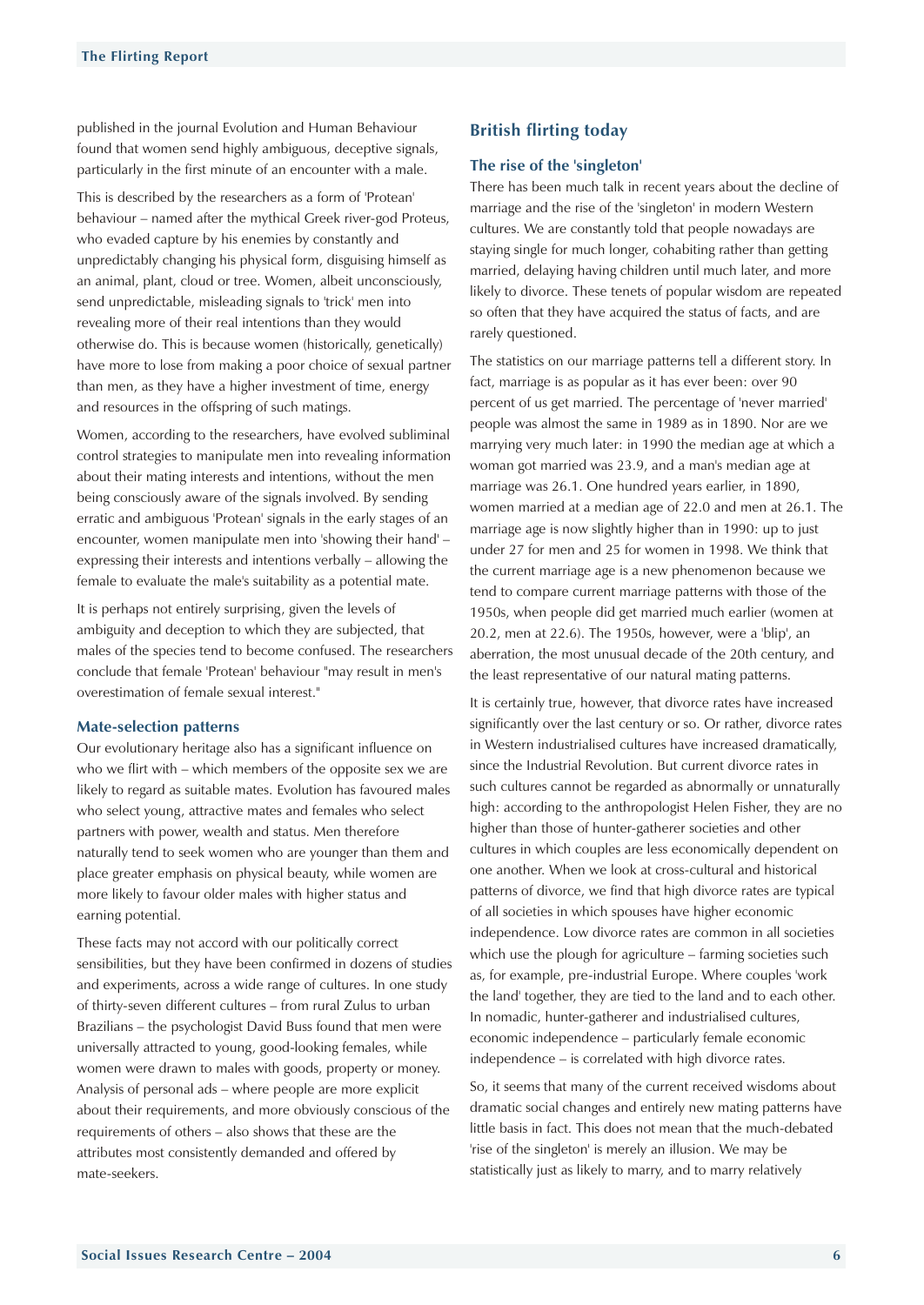<span id="page-5-0"></span>young, as we ever were, but we are certainly much more likely to live alone before marriage (or after divorce) than we have been in the past. We are also much less likely to be living in the small, stable communities and strong kinship networks for which we are adapted by evolution. Families and communities have become scattered and fragmented, and singletons often attempt to compensate for this loss by forming family-like bonds with small groups of close friends, who may even live together in shared flats or houses.

The broad statistics on marriage patterns may also be masking differences between social groups, particularly class differences. There is evidence to suggest that the more affluent middle classes may well be marrying later – and indeed most of the literature on singletons (whether fictional icons such as Bridget Jones or non-fiction debates and discussion in the lifestyle sections of Sunday newspapers) deals almost exclusively with the professional and chattering classes. The trends do also appear to be fairly steadily upwards, with women in particular marrying later and later.

#### **'Prolonged adolescence': the Peter Pan culture**

It is also clear that our perceptions have changed, and many people nowadays feel under less pressure to get married or 'settle down' with a long-term partner while still in their twenties or thirties. Perhaps one of the most striking findings of the SIRC study was that in our national survey, there was no age difference in the level of concern expressed about finding a partner or being 'left on the shelf'. Fifty-one percent of 18-24 year old singletons said that they were "Not at all concerned – I never think about it", but so did 57 percent of 25-34 year old singletons and even 54 percent of 35-40 year old singletons.

There was also no significant difference between the sexes in responses to this question, with 56 percent of men and 52 percent of women saying that they were "Not at all concerned" about finding a partner, and only 9 percent of men and women saying that they were "Very concerned".

These findings suggest that many modern British singletons are enjoying what might be described as a sort of 'prolonged adolescence' – remaining deliberately single and carefree, and avoiding the commitment and responsibility of marriage and children for as long as possible. This Peter Pan culture among singletons was confirmed in our focus groups and fieldwork interviews, where even people in their thirties often expressed the view that they were still too young to 'settle down':

*"I am quite happy being single. I don't have time for a boyfriend. Sometimes after a bad day I think it might be nice to have someone, but generally I get my little hits of flirting on a Friday night that keep me going for the rest of the week."*

*"I'm only 35. I don't feel ready for all that grown-up get-married-have-kids stuff. I'm having fun. Maybe when I'm 40 I'll start thinking about it. Or maybe 45? But it's a bit different for women, because of the biological clock"*

It seems that, for many people in our society, the 30s are the new 20s. We are living longer and healthier lives than ever before in human history, and we are able to look and feel youthful for much longer. It is no longer unusual for women to delay having children until their late thirties or even later, or even to opt out of motherhood altogether (some forecasters are predicting that up to a fifth will remain childless in the not-too-distant future). The kind of tastes in fashion and entertainment – as well as views on marriage, commitment and responsibility – that used to be characteristic of teenagers or people in their 20s are now being expressed by people in their 30s. Adolescence is being stretched at both ends, with children reaching puberty earlier, and, apparently, reaching what might be called 'maturity' considerably later.

#### **A nation of flirts**

Our findings on British flirting habits would certainly seem to support this view. We are clearly a nation of flirts. In our national survey, only one percent of respondents said that they did not flirt. Ninety-nine percent of young Britons admit to at least some flirting, and over a third said that they had flirted with someone either 'today' or 'within the past week'. These findings are of course in line with the evolutionary view of flirting as a 'basic instinct', and were echoed by the participants in our focus groups:

*"I'd say I flirt quite regularly – everyone does, I think."*

*"I think most people flirt even without really realizing it. You may not necessarily try to flirt with anybody – you just do it in an attempt to get on with someone."*

*"Flirting just comes naturally."*

*"When you spend a lot of time with people at work, flirting helps: it's better to have fun"*

*"Catering work is really hard, and flirting pulls you through"*

*"It's real and fun – it's a natural process."*

*"I flirt all the time – I was probably flirting at the hairdressers today – you don't necessarily expect anything to come of it."*

*"I guess I flirt quite a lot. Just talking to people and you're smiling and there's appreciation bouncing backward and forward."*

## **Flirting frequency**

Our national survey showed that males are if anything slightly more flirtatious than females, with more men admitting to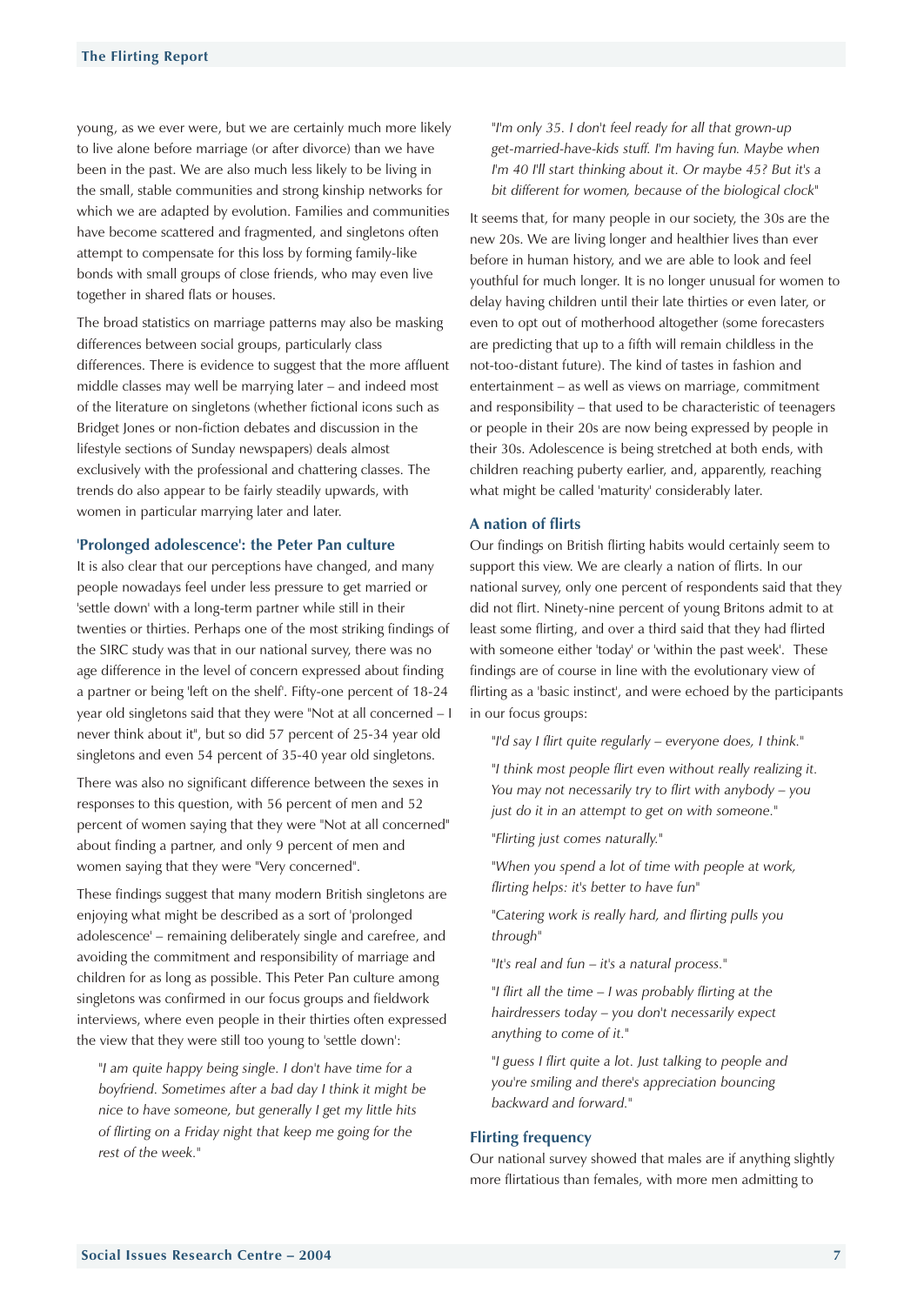<span id="page-6-0"></span>recent flirtation than women (45 percent of men had flirted with someone either 'today' or 'within the past week', compared with 37 percent of women). Flirting is, not surprisingly, more frequent among younger people: at the prime mate-selection age of 18-24, 61 percent had flirted either 'today' or 'within the past week'.

We also found a slight class difference, with the higher echelons of British society emerging as somewhat more flirtatious than the less affluent groups. This may reflect the fact that the professional classes are marrying later, as the survey did show, perhaps reassuringly, that married and co-habiting people flirt much less frequently than singles – although it is interesting to note here that those describing themselves as 'dating' or 'in a relationship' flirted almost as much as those describing themselves as 'single' or 'not seeing anyone'. Marriage (or living-as-married) is clearly still regarded as involving a more exclusive commitment than merely dating or 'seeing someone'.

#### **The Scheherazade Strategy**

Having said that, when we asked people who they flirted with, the most common response was 'spouse or partner'. Twenty-nine percent of men and 43 percent of women said that they mostly flirted with their own spouse or partner, rather than with, say, friends, colleagues or strangers.

This finding may initially seem to be at odds with our evolutionary perspective on flirting – what is the reproductive value of flirting with an established sexual partner? In fact, the evolutionary psychologists argue that flirting is as much about retaining sexual partners as it is about attracting them in the first place. It is in the (genetic) interest of both members of a pair-bond to maintain the affection, interest and sexual attraction of their partner, both to produce more offspring (and, in the case of males, to ensure that the offspring are one's own) and to care for and nurture the existing children of the partnership. Flirting with one's partner is an effective genetic survival strategy, sometimes known as the Scheherazade Strategy, after the 'sustained verbal courtship display' (1001 nights of entertaining stories) of the Grand Vizier's daughter in the Arabian folk tale.

Although retaining the interest of one's spouse is important to both sexes, evolution has particularly favoured females with the ability to elicit long-term male 'investment' in them and their offspring. It is therefore not surprising to find, as our survey did, that women are more inclined to flirt with their spouses or boyfriends.

# **Safer flirting**

Single people were found, as expected, to flirt more with friends and strangers than those who are married or dating, although the effect for 'strangers' was much stronger than that for 'friends'. Only 6 percent of married people regularly flirt with strangers, compared with 12 percent of those in dating relationships and 36 percent of singletons. When it comes to flirting with friends, the differences are still there, but less marked: 19 percent of married people regularly flirt with friends, compared with 22 percent of 'daters' and 34 percent of singletons. Flirting with colleagues seems almost equally acceptable to all three groups: 10 percent of married people flirt regularly with work colleagues, as do 12 percent of 'daters' and 18 percent of singletons.

These findings reflect the fact that flirting with established friends and colleagues is regarded as 'safer' – less risky and less threatening – than flirting with strangers or new acquaintances. This leads us to a better understanding of the underlying, unwritten rules of flirting in our society, where flirting among established friends and among work colleagues is often conducted in accordance with a tacitly agreed etiquette: everyone is aware of the boundaries and limits; everyone automatically abides by the unofficial codes of conduct. Our focus group participants and interviewees in our monitoring research confirmed this:

*"With my friends in the pub, flirting is a sort of ritual. We all flirt with each other: it makes us feel good, but we all know it's not serious."*

*"In a work environment you flirt with people you get on with and find them physically attractive, but if they're in a relationship and you're in a relationship, the element of flirting is that there is no real danger – it's not going to threaten their or your life. It's just mutual gain where you jolly each other along."*

## **Flirting taboos**

The unwritten rules of flirting in our society also include a set of taboos: situations in which flirting is regarded as inappropriate, or people with whom flirting is seen as unacceptable. In our focus groups, three specific flirting taboos emerged as the most significant: flirting with someone else's partner, flirting to advance one's career or get ahead at work and, although to a much lesser extent, using flirtatious charm to get one's own way.

Having identified these taboos, we included a question about them in our national survey, asking which of these uses of flirting respondents regarded as 'unacceptable'. Sure enough, only 9 percent of respondents felt that none of these behaviours was wrong: the vast majority regarded at least one, usually more, as taboo – according to their own personal 'rules' about flirting.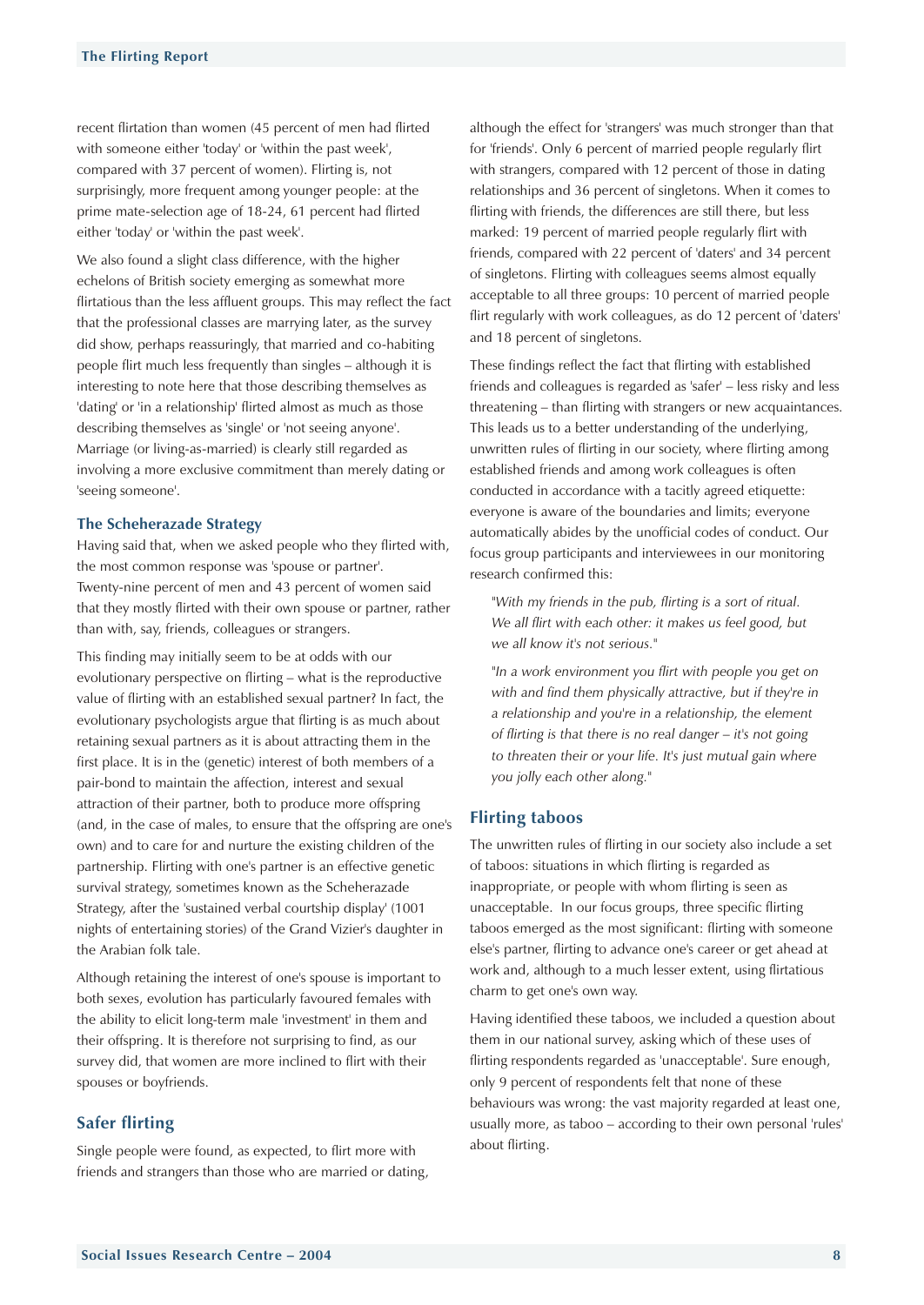<span id="page-7-0"></span>The strongest taboo for Britons seems to be flirting with someone else's partner: 74 percent said that they found this unacceptable. Almost as much disapproval is attached to flirting to advance one's career, with 60 percent of respondents declaring this to be against their rules. As in our focus groups, opinion on the acceptability of using flirtatious charm to get your own way was more divided, with only 33 percent regarding this as unacceptable.

Responses to the question on flirting taboos were remarkably consistent, with no significant age or sex differences, and only very slight regional differences (e.g. people in the South seemed marginally more tolerant towards the three flirting offences than those in the Midlands and North). Class differences were somewhat more marked, but only on one category of flirting taboo: those lower down the social scale are generally less tolerant about the use of flirtatious charm to get one's own way than the higher echelons – 27 percent of those in social class AB found this unacceptable, increasing to 35 percent of the C2s and Ds, and 45 percent of those in social class E.

Many of the participants in our focus groups took a relaxed attitude to the use of flirtatious charm, although most strongly disapproved of flirting to advance one's career:

*"I think most people flirt to get their own way – to get what they want. It's just an extension of being friendly or nice."*

*"I flirt to get extra portions of food from the canteen at work."*

*"It's friendliness blurring into flirting – it's making it nicer and less antagonistic."*

*"I would never flirt with people who work for me, even if I was interested – it would affect the relationship with the team."*

*"I would never flirt to get a job or get a promotion. If anyone suggested I had shagged my way to the top I would be mortified."*

Flirting with someone else's partner was also frowned upon, although some participants felt that the 'unwritten rules' among a group of friends or relatives might allow a certain amount of 'harmless' flirtation of this kind.

*"It depends on what the understanding is among people: I flirt with my friend's boyfriend; I also flirt with my uncle, who is married – but we all know it is just a bit of fun, not serious."*

*"You can have a sort of platonic flirting with people who are married or attached. In some situations it is almost expected – almost like you have to flirt to be polite."*

This last comment reflects a phenomenon we have observed in previous research on this subject, which we call 'courtesy flirting', mainly practised by men, who engage in mild flirtation with women as a form of politeness. 'Courtesy flirting' is particularly common in Britain and Europe (with some differences: the British tend more towards playful teasing, continental Europeans towards compliments) and can be confusing for foreigners, particularly Americans, who mistake it for the real thing.

# **The Big Question**

There is one Big Question which seems to come up in almost every discussion of flirting and dating: should women take the initiative and ask men out? Most previous research has shown that women are generally reluctant to do this, despite the blandishments of 'liberated' magazines and others advocating greater equality between the sexes or promoting the 'assertive' female as a role model.

It is already established that women do, in fact, initiate the majority of flirtatious encounters (about two thirds, according to the research evidence) but this is done with subtle use of body language. Actually asking the other party out on a date has traditionally been, and is still mainly regarded as, the prerogative and responsibility of the male. Women may discreetly 'solicit' male attention, and convey their interest and attraction in a multitude of subtle signals, but the man is still usually expected to take the ultimate risk of asking for a date.

Many dating manuals and articles in glossy women's magazines constantly insist that it is perfectly acceptable nowadays for women to take the initiative in asking men out. In fact, they never fail to exclaim, men love it when women take the initiative. This is quite true, and if you read the more scientific research on the subject, you will find out why. The studies and experiments show that men perceive women who take the initiative in asking a man out as more sexually available. To put it more bluntly, if a woman asks them out, they think they have a better chance of 'scoring'. Naturally, they are delighted.

Unless, of course, the woman doing the asking is unattractive. It is a curious and consistent feature of the research in this area that when men are asked how they would feel about being approached by a female stranger, or having sex with her, they nearly always envisage an attractive stranger. It is thus not surprising that they tend to express much greater enthusiasm for the idea than women, who, more accustomed to the realities of unwanted sexual advances, tend to envisage the more likely scenario of an approach from an unattractive male.

Assuming, however, that the man being asked out finds the woman in question reasonably attractive, the research evidence indicates that he is highly unlikely to turn her down. In our own survey, 34 percent of women said that they had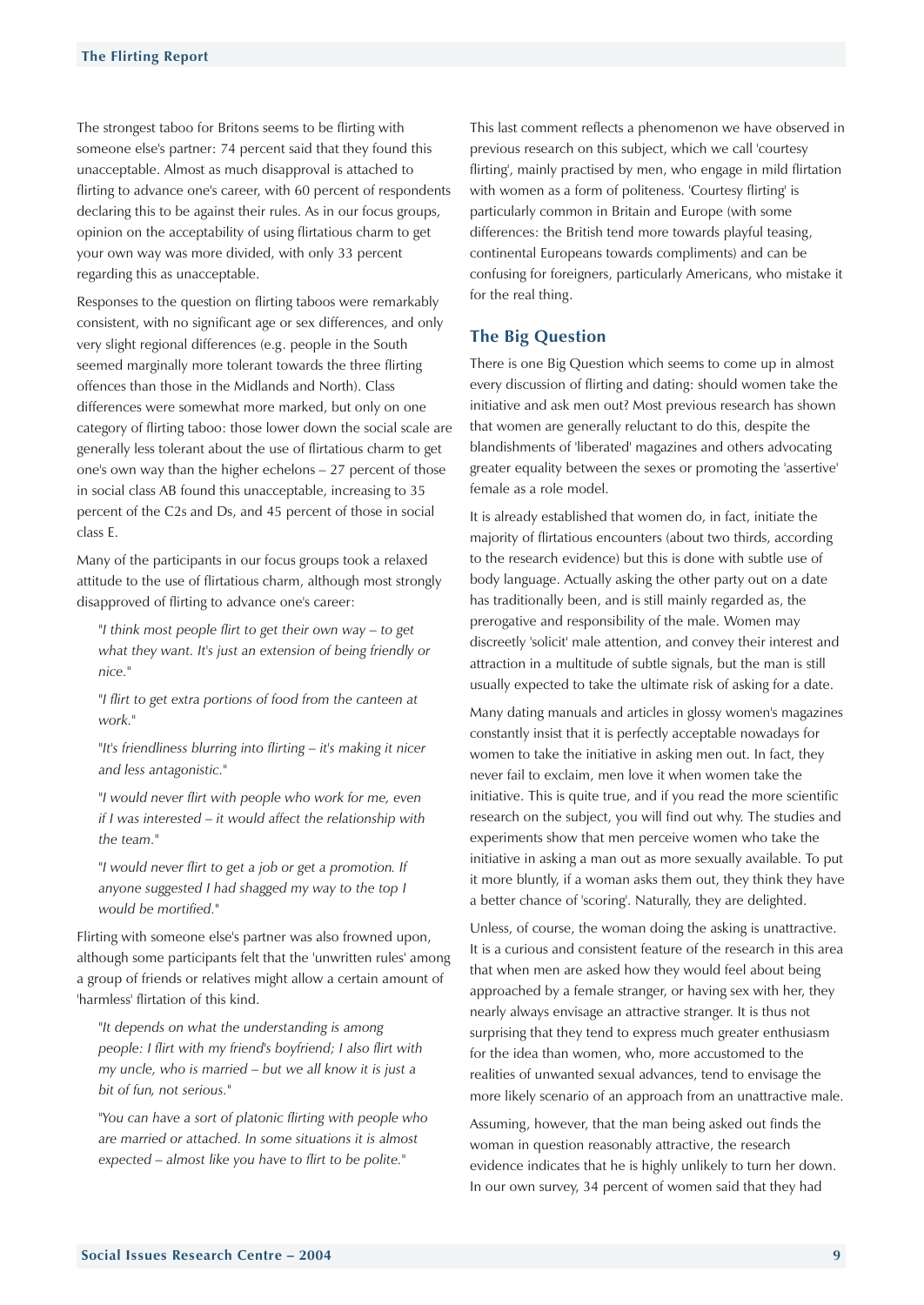asked a man to go out with them: only one percent of these brave pioneers had been turned down.

So, the risk of rejection in asking a man out (providing one chooses a man who has shown at least some evidence of initial attraction) would seem to be extremely low. But a woman contemplating this break with tradition must also weigh up a number of other factors. First, as mentioned above, there is the risk that the man will automatically regard her as more sexually available than women who do not take this initiative. Second, there are the ominous findings of a study entitled 'Response of males to female-initiated dates' published in 1981, which showed that 87 percent of relationships in which females had initiated the first date had ended by the time the couple had been on three dates together. If a woman is looking for respect and for something more than a one- or two-night stand, it seems that asking a man out is not advisable.

But our own survey results tell a somewhat different story. Only 2 percent of the relationships initiated by women ended as one-night stands, and only 5 percent failed to make it past the third date. The majority (51 percent) of the 'female-initiated dates' in our survey led to relationships lasting more than six months. Perhaps relations between the sexes have changed somewhat since 1981, or perhaps the women in our survey were particularly judicious or fortunate in their choice of men. We should not forget, however, that our findings show that a clear majority of British women (64 percent) have still never, ever asked a man out. In focus groups and field interviews, women also still tend to express strong reservations about taking the initiative in this way, as well as some rather pragmatic objections:

*"I'm too embarrassed to ask a man out. I think that's the man's role."*

*"I can be really suggestive, but I wouldn't actually ask a man out."*

*"My feeling is, why should I take the risk? If a man wants to go out with a woman, he will ask her. He knows it is up to him – most women don't ever ask men out – so if he doesn't ask me, I assume he's not interested."*

*"That's right. I mean, you'll let him know you're attracted, without actually spelling it out; you'll exchange phone numbers, but you wouldn't actually ring up and say do you want to go for a drink or whatever."*

There was, however, an interesting twist in our survey findings. When we asked men if a woman had ever asked them out on a date, 71 percent said 'Yes'. This result clearly did not quite tally with the mere 34 percent of women who admitted to having asked a man out. Either these 34 percent have been very busy – each of them asking out at least two men (or some of them issuing a whole string of invitations) – or a number of our respondents are being somewhat economical with the truth, or, to be more charitable, interpreting the question in different ways. We made the question as clear and specific as possible: "Have you ever asked a man to go out on a date with you" and "Has a woman ever asked you to go out on a date with her", but given the potential for misunderstanding and confusion in human flirtation – particularly the well-documented tendency of males to overestimate female sexual interest in them – it may be that some men read a more subtle signal as a direct invitation, or that some women are embarrassed to admit to issuing direct invitations.

There was also an intriguing difference in male and female responses to the follow-up question "How long did that relationship last". While only one percent of women admitted to being turned down, 9 percent of men said that they had refused the invitation. Half of the women claimed that the relationship resulting from this 'female-initiated date' had lasted more than 6 months, compared with less than a third of the men. Nearly a third of the men told us that the relationship had lasted less than a month.

It is impossible to determine exactly what factors were responsible for these discrepancies in the responses, but it does seem as though a certain amount of wishful thinking or rose-tinted hindsight may have been involved. One must also always take account of what researchers call the 'Social Desirability Bias', defined as an error on self-report measures due to respondents attempting to present themselves in a socially desirable light – otherwise known as boasting.

So, what is the answer to the Big Question? Should women ask men out or not? Leaving aside our egalitarian, feminist sensibilities, our response would be, on balance, 'Not'. Or rather, to put it slightly less bluntly: they may do so if they wish, but it is not necessary. The primeval, instinctive pattern of subtle female initiation, using ambiguous non-verbal signals to discover the male's intentions, followed by a transfer of initiative to the male at the critical point of declaring interest, has worked perfectly well for thousands of years. Whether we approve or not, the latest research findings show that not much has changed. Males still tend towards an over-optimistic interpretation of female signals, females still judiciously adjust their signals to encourage only selected males, while allowing males to think that they are making the choice. Some females (perhaps 34 percent) may occasionally attempt to take charge of the entire process, denying males the already very small element of control nature has left them, but the majority, perhaps wisely, stick to the tried-and-tested formula.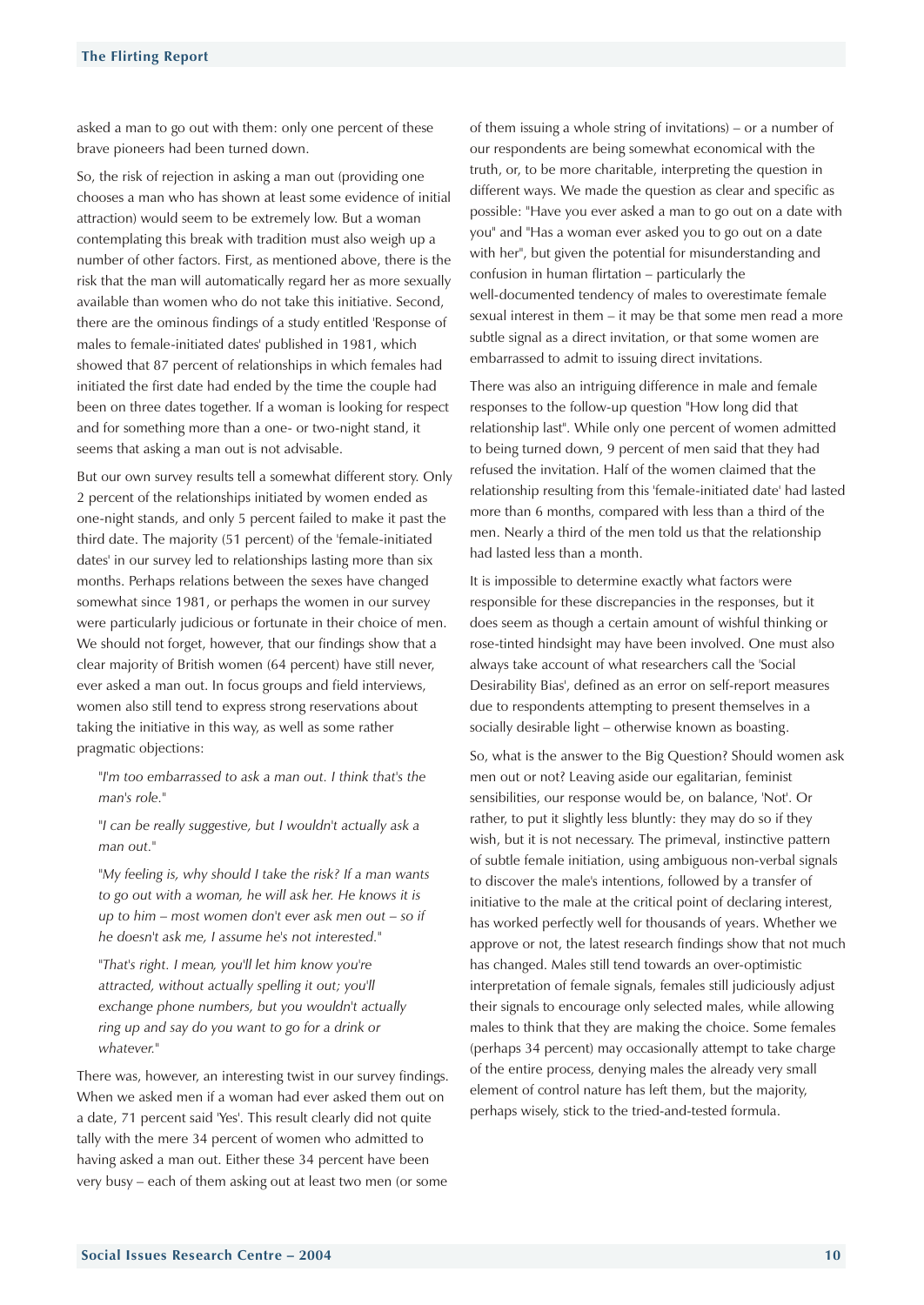## <span id="page-9-0"></span>**Flirting zones – the SAS Test**

Where are the hot-beds of flirting in Britain? Which environments, in this culture, are the most conducive to successful and enjoyable flirtation? Our field research on flirting over the past few years has focused specifically on this question, and we have now identified the key factors that make an environment 'flirt-friendly'. To determine whether a social setting is conducive to flirting, we apply what we call the 'SAS Test'. SAS stands for Sociability (by which we mean specifically the acceptability and ease of initiating conversation with strangers), Alcohol (an essential flirting aid, particularly among the naturally rather reserved and inhibited English) and Shared interest (environments in which people have interests in common, or a shared focus of interest).

Applying the SAS Test to a variety of situations and environments yields some results which are in line with common sense or common knowledge about suitable flirting zones (although it does help to explain exactly why these settings are conducive to flirting) but the Test also reveals some rather unexpected and surprising 'flirt-friendly' environments. For example, would you have known that racecourses are among the best flirting zones in Britain?

The SAS Test can be applied to any environment being considered as a potential flirting-ground – and using the Test can help mate-seekers to avoid time-wasting and expensive mistakes – but the following examples emerged as the best flirting zones in British culture:

#### **Parties**

Parties, particularly celebrations, pass the SAS Test with flying colours. At some such events – such as office Christmas parties and New Year celebrations – flirtatious behaviour is not only socially approved, but almost compulsory, or at the very least expected.

This is because parties, celebrations, carnivals and festivals are governed by a special code of behaviour known to anthropologists as 'cultural remission' – a temporary, structured relaxation of normal social controls and restrictions.

'Cultural remission' may just sound like a fancy, academic way of saying 'letting your hair down', or 'letting off steam' but it is in fact rather more complex. 'Cultural remission' does not mean shedding all your inhibitions, letting rip and behaving exactly as you please. There are rules of behaviour at even the wildest carnival – although they may involve a complete reversal of normal, everyday social etiquette. Behaviour which is normally frowned upon, such as flirting, getting drunk or jumping in fountains, may be actively required, and prissy refusal to participate may incur disapproval.

### **Drinking-places: pubs, bars and night-clubs**

Obvious choices, you would think, but although public places where alcohol is served (such as bars, pubs, wine bars, etc.) pass two elements of the SAS Test – Sociability and Alcohol – they fail on the 'Shared-interest' factor. In pubs and bars, striking up a conversation with a stranger is acceptable (subject to certain restrictions, described below), but the lack of an obvious common interest means that one still has to struggle to think of something to talk about. Generic British etiquette provides a universally acceptable subject in The Weather (everyone in this country knows that 'Nice day isn't it?' is a conversation-starter, not a request for meteorological data), but the introductory process still requires considerable effort.

Still, one survey showed that 27% of British couples first met their current partner in a pub, and alcohol was voted the most effective aid to flirting by respondents in an earlier SIRC survey.

Flirting in drinking-places is, however, also subject to more conditions and restrictions than at parties. In pubs, for example, the area around the bar counter is universally understood to be the 'public zone', where initiating conversation with a stranger is acceptable, whereas sitting at a table usually indicates a greater desire for privacy. Tables furthest from the bar counter are the most 'private' zones.

As a rule-of-thumb, the more food-oriented establishments or 'zones' tend to discourage flirting between strangers, while those dedicated to drinking or dancing offer more socially sanctioned flirting opportunities. Restaurants and food-oriented or 'private' zones within drinking-places are more conducive to flirting at a slightly later stage of the courtship process, such as the first date – indeed, the giving and sharing of food is such an important part of this process that anthropologists have a special word for it: 'courtship feeding' (a term borrowed from zoologists, as feeding is an essential element of courtship among other animals as well).

Night-clubs are something of a special case among drinking-places. They score higher on the 'Shared-interest' factor than pubs and bars, as clubbers usually share a common interest in music. The problem of initiating conversation is in any case reduced by the volume at which the music is played, which restricts verbal communication to a few simple shouted exchanges, allowing clubbers to flirt mainly through non-verbal channels. These factors should in theory put clubs at the top of the flirt-zone league table, and indeed they are widely regarded as hot-beds of flirting, but recent research has uncovered a curious new trend among a significant proportion of young clubbers, who regard dancing as an asexual activity. Their focus is on group bonding, and the euphoric, almost transcendental experience of becoming one with the music and the crowd. These clubbers take great exception to any suggestion that they are there for the vulgar, crass purpose of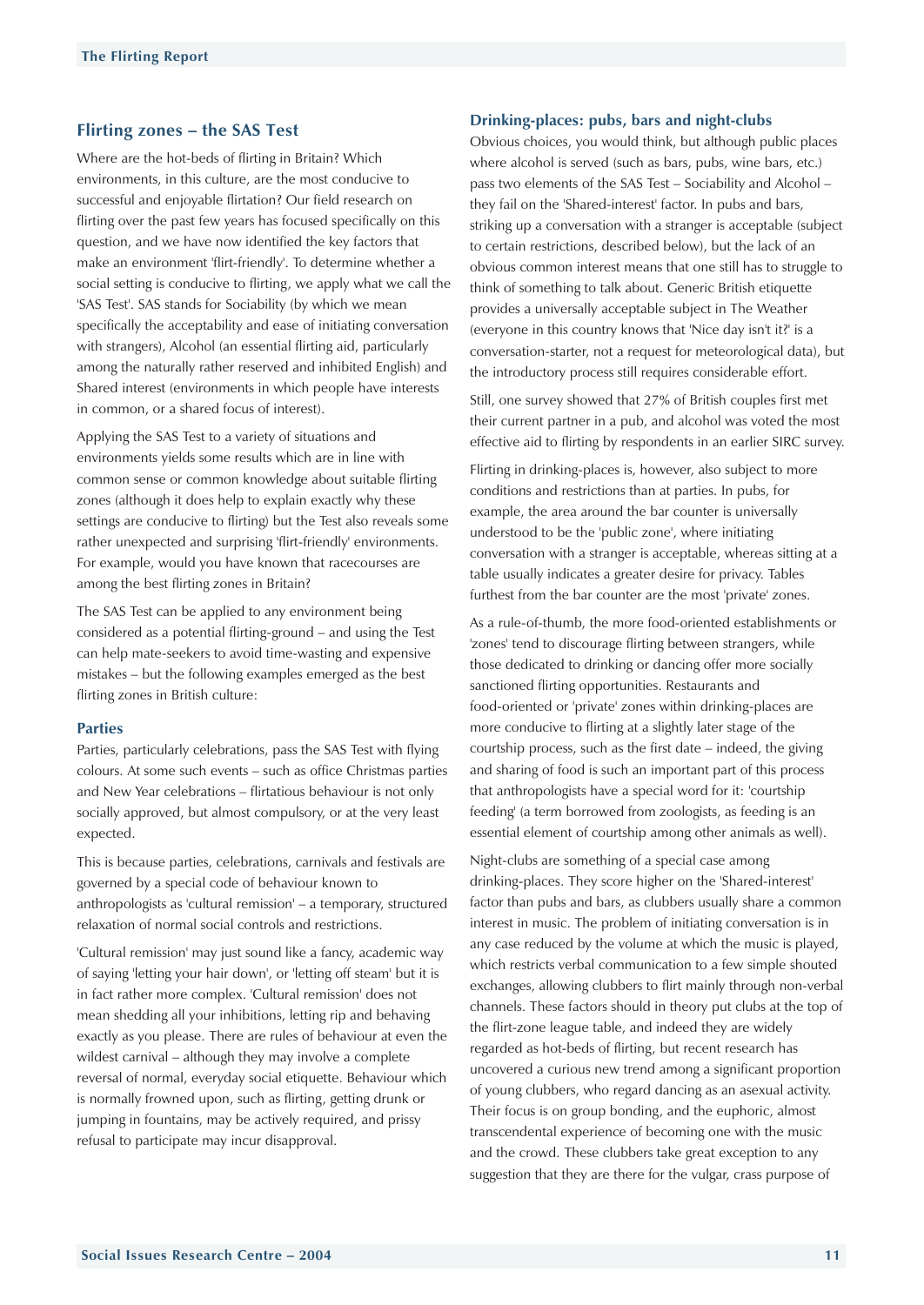<span id="page-10-0"></span>'pulling' – although it must be said that many of them do meet their sexual partners in clubs, so flirtation must clearly take place at some stage.

Although we have focused on heterosexual flirting in this study, many of the same principles (including the SAS Test) apply equally to homosexual flirtation. The gay participants in our focus groups all mentioned gay pubs, bars and clubs as prime flirting zones. In terms of the SAS Test, some interviewees felt that gay drinking-places had an advantage over other bars and pubs on the Shared-interest factor – as simply being gay automatically gave frequenters of gay bars at least something in common, and perhaps a sense of solidarity.

## **The workplace**

Although our survey showed that flirting to advance one's career is widely regarded as unacceptable, flirting between work colleagues is normal. Both flirting with intent and flirting for fun are common in most offices and other workplaces. Studies have found that up to 40 percent of people now meet their spouses or current sexual partners at the workplace, and some recent research findings indicate that flirting is good for relieving workplace anxiety and stress. The playful atmosphere created by flirtatious banter helps to reduce friction, and exchanges of compliments help to boost self-esteem.

A recent review of the research literature on 'office romances' reports mixed and somewhat inconclusive results in terms of their effects on productivity, with some studies finding that such relationships increase productivity and others finding the opposite, but it seems fair to conclude that providing it is handled with reasonable tact and discretion, office flirtation can help to create a happier and more relaxed working environment. Workplace flirting may be under threat from Puritanical influences imported from America (see below), but at the moment workplaces are still among the better flirting zones in this country. Technically, workplaces only pass two elements of the SAS Test, as alcohol is not commonly available in offices or factories, but in practice work colleagues tend to find opportunities to drink together – and workplaces score very high on the Sociability and Shared-interest factors. Training courses, sales conferences and other such work-related excursions and gatherings were highlighted by our focus-group participants as particularly conducive to flirting, combining all the benefits of common interests and ease of sociable communication with the added lubricant of celebratory drinking.

At the workplace itself, however, flirting is usually acceptable only in certain areas, with certain people and at specific times or occasions. There are no universal laws: each workplace has its own unwritten etiquette governing flirtatious behaviour.

In some companies, the coffee machine or cafeteria may be the unofficial 'designated flirting zones'. Some organisations may frown on any flirting at all during office hours, or between managers and staff, while others may have a long-standing tradition of jokingly flirtatious morning greetings. The unspoken rules can only be discovered by careful observation of colleagues and paying close attention to office gossip.

#### **Learning-places: schools, universities, colleges**

Almost all educational establishments are hot-beds of flirting. This is mainly because they are full of young single people making their first attempts at mate selection, but they also pass all three elements of the SAS Test – like workplaces, they score particularly high on the Sociability and Shared-interest factors, and while alcohol is not usually served in classrooms, students have plenty of opportunities for drinking together.

The Shared-interest factor is particularly important to adolescents, who tend to be self-conscious, and often shy and awkward, lacking the polished social skills necessary to strike up conversations without an obvious point of contact. The shared lifestyle and concerns of students, and the informal atmosphere, make it easy for them to initiate conversation with each other. Simply by being students, flirting partners automatically have a great deal in common, and do not need to struggle to find topics of mutual interest.

Flirting is officially somewhat more restricted in universities and colleges than in, say, pubs or bars, as education is supposed to take priority over purely social concerns, but in many cases the difference is not very noticeable. Our focus-group participants felt that taking a course or evening class could provide opportunities for more relaxed, enjoyable flirting than frequenting bars and night-clubs:

*"In evening classes you're doing an activity so you have some already registered mutual interest, whereas at a bar the only activities are drinking and talking, and you often can't do much talking because it's too loud."*

Academic conferences are among the hottest flirting zones on the planet. Like business conferences, they score very high on all three SAS factors, but they provide even more opportunities for showing off. If the evolutionary psychologists are right, and the human brain is our equivalent of the peacock's tail – an extravagant but highly effective flirting device – then academic conferences, where humans exhibit their brain-power in an endless succession of seminars, lectures, debates and speeches, must be one of the most effective forms of courtship display.

#### **Participant sports and hobbies**

Almost any participant sport or hobby can involve flirting, and all clearly score high on the Sociability and Shared-interest factors in the SAS Test – with the Alcohol element requiring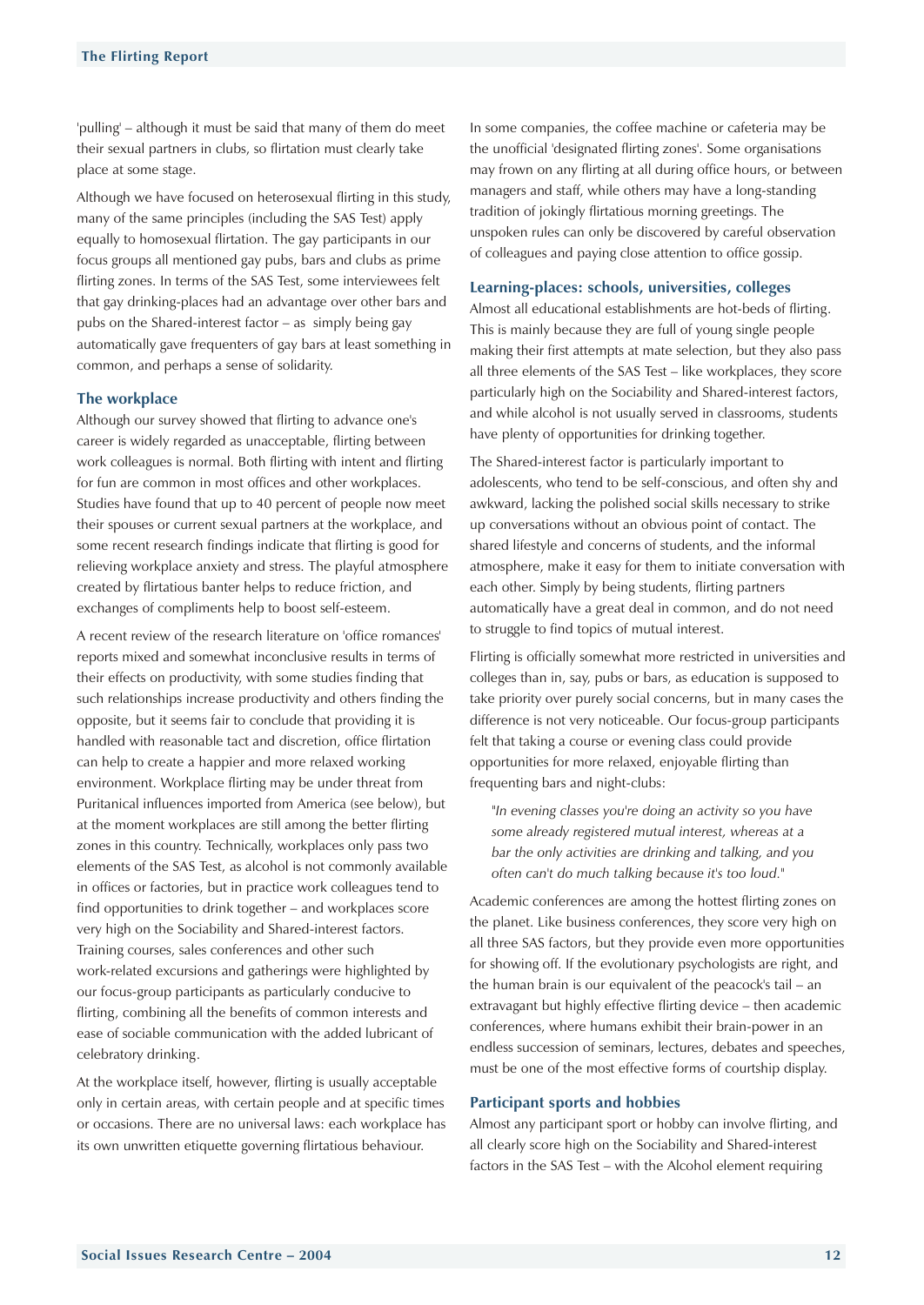<span id="page-11-0"></span>some deliberate effort rather than being built in to the activity itself.

Sports and hobbies are often thinly disguised excuses to 'meet people' (itself often a euphemism for flirting). This can mean that the level of flirtatious behaviour among members of a team or club tends to be inversely related to the standards achieved by participants and their enthusiasm for the activity. With some exceptions, one tends to find a lot of flirting among incompetent tennis players, unfit swimmers, cack-handed potters, etc., but somewhat less among more proficient, serious, competitive participants in the same activities.

The exceptions to this rule tend to be at the very top level of a sport, where the demands of the activity and the dedication required are such that fellow competitors may be the only available or suitable mates (which is why we often see top tennis players marrying other top tennis players, Olympic equestrians pairing with other Olympic equestrians, and so on).

For most ordinary mortals, however, it is worth trying to find out if the members of the team or club one is planning to join have burning ambitions to play in the national championships or win prestigious awards for their handiwork. For mate-seekers, looking for flirting opportunities, it is probably best to avoid these po-faced, dedicated, fanatical or anoraky groups, and seek out clubs full of happy, sociable under-achievers.

For a particularly effective flirting environment, however, choosing a sport that involves an element of risk or danger, or a pastime that is emotionally arousing (such as amateur dramatics) is highly recommended. There is a strong link between emotional arousal and sexual attraction. Risk and danger draw people together, and fear produces the same chemical (phenylethylamine – related to amphetamines) that floods through our veins in the early stages of infatuation. Experiments (one of which involved a wobbly bridge) have shown that people are more likely to be attracted to someone with whom they have shared a risky or frightening experience.

## **Spectator events**

While they have the advantage of providing conversation topics of mutual interest, and some achieve a reasonable score on the Sociability factor, most sporting events and other spectator pastimes such as theatre or cinema are not particularly conducive to flirting, as social interaction is not the primary purpose of the occasion, and social contact may limited to a short interval or require 'missing the action'.

The most striking exception to this rule is horseracing, where all the 'action' takes place in just a few minutes, the half-hour interval between races is dedicated to sociability, and friendly interaction between strangers is actively encouraged by

racecourse etiquette. In fact, our own recent research on the behaviour of racegoers indicates that the 'social micro-climate' of the racecourse makes it one of the best flirting environments in Britain.

In addition to exceptionally high Sociability, and free-flowing Alcohol, the Shared-interest factor is enhanced by rituals which actually provide ready-made opening lines and props for flirtatious encounters. At the races, the ritual conversation-starter is "What do fancy in the next?" or "What are you on in the 3.30?" or some variation on this theme. This question is usually accompanied by a gesture using the racecard (a vital prop), in which the initiator holds up and indicates the appropriate page in his or her racecard, leans over to examine the racecard of the 'target', places his or her racecard alongside that of the 'target' or even brings the two racecards into brief contact with each other – a clear symbolic indicator of the social contact desired.

Although several other environments pass the SAS Test, racing is the only setting we have found which is not only open to anyone, and involves an element of risk (assuming one has a bet), but even has the advantage of a ritual conversation-starter that includes the word 'fancy'!

#### **Singles' events and dating agencies**

Although singles' parties, clubs and agency-arranged dates pass the SAS Test, there is still an element of stigma attached to 'organised flirting'. Singles' events and dating agencies are regarded as somehow unnatural, too contrived, too artificial, lacking in the serendipity and spontaneity that ought to characterise romantic encounters. Many people are embarrassed to admit to 'resorting' to dating agencies or organised singles' parties: they feel it is undignified, an admission of failure. The truth is, however, that there is nothing at all unnatural or undignified about organised matchmaking. It is a practice which has been the norm throughout human history, and is still customary in most cultures around the world.

Across the world, and throughout history, young people have never been expected to undertake the difficult task of mate-selection unaided. Elders, family, clan leaders, shamans, village matchmakers and others have always been centrally involved in this process. In many cultures, your marriage partner is determined by kinship: a boy is expected to marry his mother's brother's daughter, for example, and that is that (this particular system is known as matrilateral cross-cousin marriage, if you want the official jargon, but there are many others).

Other systems are much less specific, and less rigid, but single mate-seekers are rarely left to fend for themselves: special dances and festivals are organised for singles to meet suitable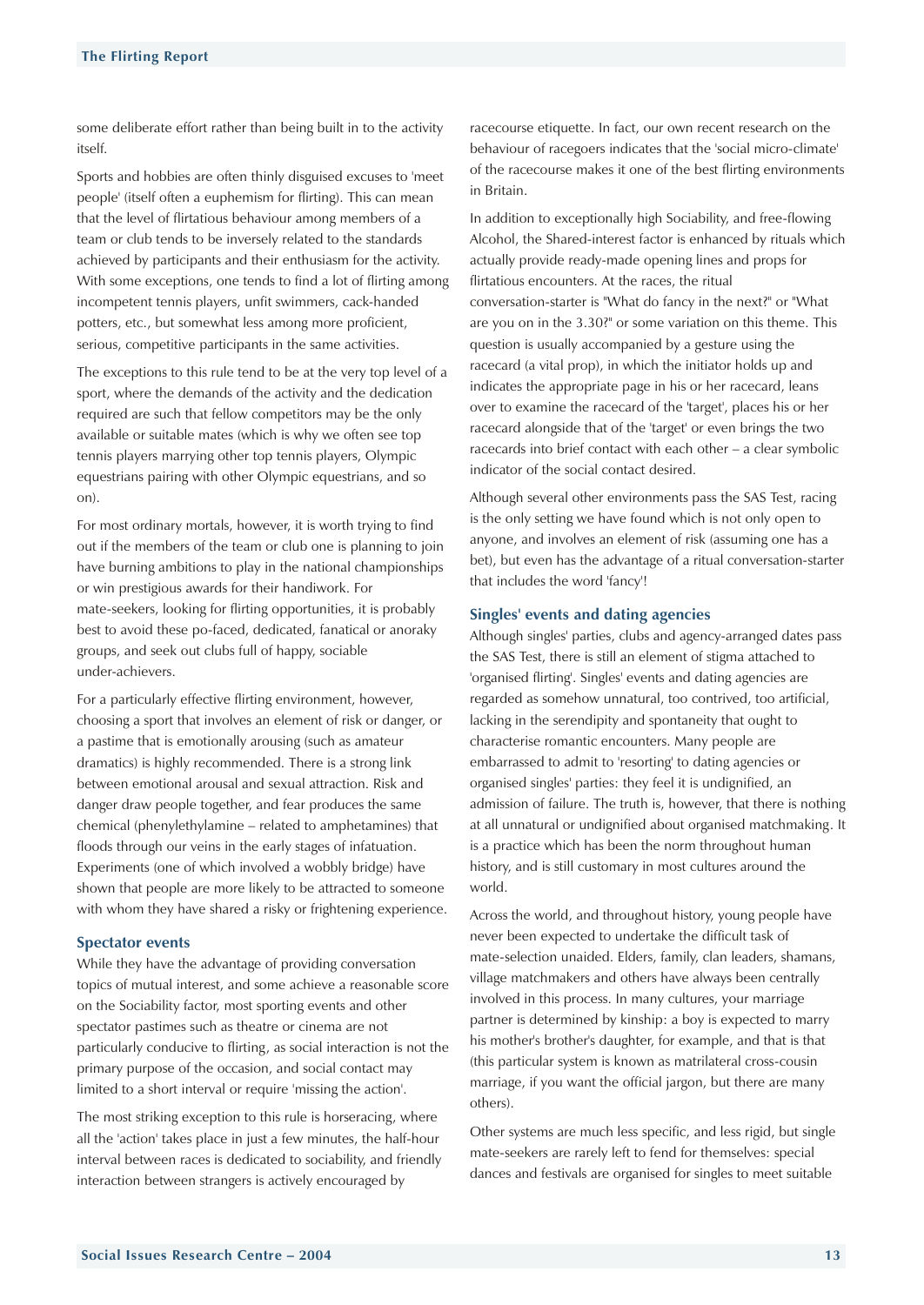<span id="page-12-0"></span>partners, individual introductions are arranged; nothing is simply left to random chance. With one minority exception: modern Western industrial cultures in the latter half of the twentieth century – a 'blip', an aberration, a bizarre period in which the strong kinship networks and close-knit communities which had always provided these matchmaking services became fragmented and unstable, and unfortunate mate-seekers were left high and dry.

Until, that is, the recent re-incarnation of traditional matchmakers in the form of dating agencies, singles' clubs, marriage bureaux, etc. All these organisations are doing is reviving a normal, essential social practice which we had temporarily lost. Instead of wise elders or village matchmakers providing introductions to suitable mates, we have experienced agents – using wise computers – searching for matches and organising parties. This is yet another case of human ingenuity, and modern technology, creating appropriate substitutes for essential traditional practices.

Sometime in the future, our descendents will look back on late-twentieth-century 'random mating' as a strange historical curiosity, and laugh at our brief, misguided, unsustainable attempt to manage without matchmakers.

#### **Cyberspace**

Internet dating agencies perform much the same function as the other matchmakers, traditional and modern, described above, the only difference being the absence of a human 'agent' to perform introductions. Many ordinary dating agencies and singles' organisations rely on computers to search for matches, so online dating is not significantly more 'technological' than other methods.

Nor is flirting in cyberspace – whether through internet dating sites, chat rooms or email courtship – necessarily more artificial, unnatural, de-humanized or risky than flirting in what might be called 'realspace'. Cyberspace fails the Alcohol element of the SAS Test (although cyber-flirts can of course provide their own) but scores very high on Sociability and quite high on the Shared-interest factor. In cyberspace, unlike most 'realspace' public environments in Britain, striking up conversation with complete strangers is normal behaviour, indeed actively encouraged. Shared interest is ensured by joining a suitable chat room or choosing a prospective partner with similar interests from an online agency portfolio. Gay participants in our focus groups were particularly enthusiastic about this aspect of cyber-flirting:

*"It's not always that easy to meet other gay women, especially as I'm not too keen on bars and clubs. I've made a lot of good friends through gay sites – online you can get to know people better than shouting in a club."* 

Although alcohol is not automatically provided in cyberspace, our research indicates that it may in fact be less essential to successful flirtation in this context than in other environments. In our focus groups and interviews, the 'disinhibiting' effect of online communication (and mobile phone text-messaging) is a recurring theme. Without exception, participants say that they express themselves more freely, with less reserve, in online and text communication than in face-to-face or telephone encounters.

*"I say things in emails that I would never dare to say in real life."*

*"That's right, you lose your inhibitions when you're online – it's almost like being a bit drunk."*

*"For me it's the same with texting. I read that lots of people are chatting each other up by text nowadays, and it's true. I can see why. You say things in texts that you would be too embarrassed to say to someone's face – or even on the phone."*

*"With email you have time to compose your thoughts; you can be much wittier, much more seductive. You tend to be more flirtatious than in real life."*

It seems particularly significant to us that so many of our interviewees and focus group participants contrast their online communication style with what they would (or would not) say 'in real life'. This curious slip provides a clue to the nature of the disinhibiting effects of online communication. It seems that William Gibson, who coined the term 'cyberspace', was right when he said of cyberspace that "it's not really a place, it's not really space". We regard cyberspace as somehow separate from the real world: our behaviour there is different from our conduct in 'real life'.

Cyberspace is treated as what anthropologists would call a 'liminal zone' – an equivocal, marginal, borderline state, segregated from everyday existence, in which normal rules and social constructions are suspended, allowing brief exploration of alternative ways of being. Liminality is characteristic of carnivals, festivals and rites of passage, where we are in a state of cultural remission, where normal social controls are relaxed, and roles and rules may be changed or even reversed. It is no accident that alcohol is universally associated with such festivities: the chemical effects of alcohol (inducing altered states of consciousness) 'mirror' the cultural chemistry of the carnival – the experience of liminality.

Perhaps because cyberspace is a new, strange and unfamiliar 'world', we treat it as a liminal zone, in which the normal social rules and constraints do not apply, and we can experiment with alternatives. Just as we abandon the conventional rules of spelling and grammar in our emails, so we ignore the social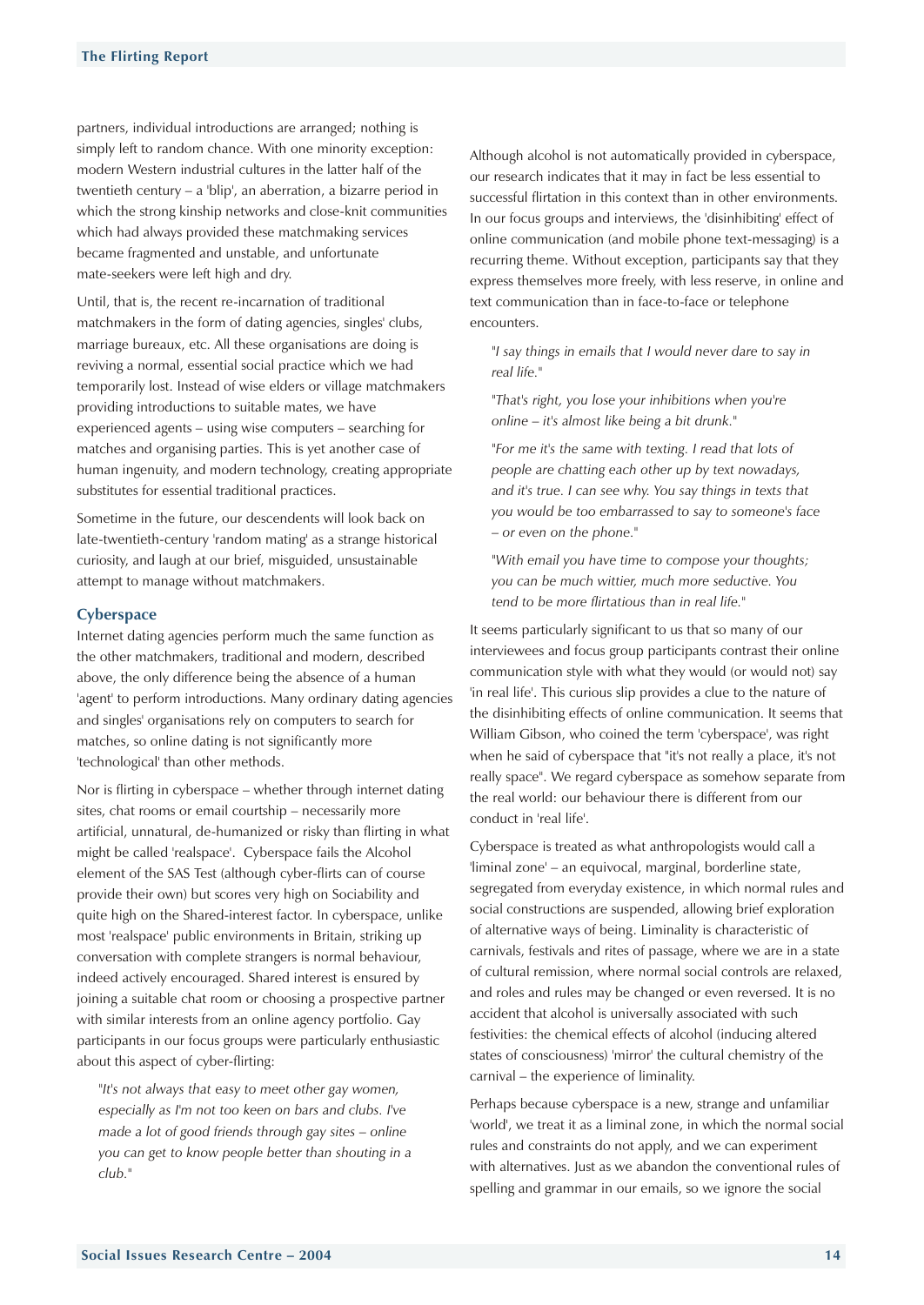<span id="page-13-0"></span>inhibitions and restrictions that normally govern our flirting behaviour. We say things we would not say in 'real life'. This may explain why a recent study found that cyberspace friendships and romantic relationships form more easily and develop more rapidly than traditional 'realspace' relationships.

It is also worth noting that some of the fears about deception and misrepresentation in cyber-dating seem to be unjustified. A recent study, published in the journal Computers in Human Behaviour, found that although cyberspace does indeed offer greater opportunities for exaggeration and outright deception than traditional forms of interaction, the difference between misrepresentation in cyberspace and 'realspace' romantic relationships was not statistically significant. In the initial stages of flirtation, we all present an idealized and edited version of ourselves, whether we are online or in the 'real' world. One of our focus-group participants summed it up beautifully:

*"Flirting is like a CV: you tighten up your good points. But online is not really that different to meeting someone in a pub. Until you get to know someone well, you filter the information you give them."*

While many people find the alternative reality of cyber-flirting a liberating experience, it can have adverse consequences. Just as we may sometimes regret things we have said or done while under the influence of alcohol, we may also sometimes regret our disinhibited behaviour in cyberspace. The problem is that cyberspace is not in fact entirely separate from the 'real' world, any more than the office Christmas party takes place in a parallel universe. Excessively salacious emails, like office-party misdemeanours, may come back to haunt us. Because of the 'liminality effect', email feels more ephemeral and less binding than 'putting something in writing' on paper, but is in fact if anything more permanent and considerably less discreet.

Despite the caveats, cyber-flirting is undoubtedly here to stay. For the rather reserved and inhibited British, the benefits of the 'liminality effect' far outweigh any disadvantages.

#### **No-go areas: trains, supermarkets, galleries, etc.**

We have outlined above the research evidence on the most flirt-friendly environments in Britain today, with some explanation of exactly why these settings are conducive to successful flirting. There are undoubtedly others. Our focus-group participants mentioned, for example, flirting in parks, traffic jams, gyms and libraries. We cannot cover all the possible flirting zones in this report, but the SAS Test is a useful tool which can be applied to any environment being considered as a potential flirting zone.

For example, some of the locations frequently touted by women's magazines and the popular press as suitable places to meet Mr or Ms Right – such as supermarkets, art galleries and commuter trains – begin to look less attractive when they fail

the SAS Test. Supermarkets, a magazine favourite, fail miserably on all three factors: they score very low on Sociability (it is not normal to strike up conversations with strangers in supermarkets), nul points on Alcohol (it is there, but no-one is drinking), very low on Shared interest and, as one of our focus-group participants pointed out:

#### *"The lighting is just not flattering"*

Trains suffer from the same unromantic atmosphere, and in Britain score below zero on Sociability, nil on Shared interest, and although alcohol is sometimes available, it is not enough to overcome the traditional English inhibitions about talking on public transport. Germaine Greer observed that "Even crushed against his brother on the Tube, the average Englishman pretends desperately that he is alone."

Art galleries (another media favourite, at least among publications aimed at the chattering classes) fail on two out of the three SAS factors: there is Shared interest, but no Sociability or Alcohol to help it along. Parks fail on all three factors (unless one is walking a dog, which provides an automatic Shared interest among the animal-loving English). Gyms have Shared interest, but fail on the other two factors. And so on. Mate-seekers can apply the SAS test themselves to any other location suggested by well-meaning friends, mothers, magazines or newspapers. As a general rule, if a proposed flirting zone fails on just one factor, it may be worth a try, as high scores on the other two can compensate. If it fails on two or more, forget it.

## **The future of flirting**

#### **Flirtophobia: The influence of the 'new Puritanism'**

In some cultures, particularly North America, flirting has recently acquired a bad name – to the extent that flirtatious behaviour has even been officially banned in some workplaces and colleges in the USA. Sociocultural trends in America have a tendency to drift eastwards across the Atlantic, and SIRC's monitoring of these patterns has detected many signs of 'new Puritanism' influences in Britain. There is a risk that we may become flirtophobic – so worried about causing offence, being politically incorrect or sending the wrong signals that we will be in danger of losing our natural talent for playful, harmless flirtation. In the US, increasing numbers of companies and educational establishments are imposing authoritarian rules forbidding touching or any form of flirtatious conduct, although the research evidence indicates that this heavy-handed approach is unnecessary, and, to borrow a term from the environmentalists, unsustainable.

Attempts to forbid behaviours which are as deeply ingrained in the human psyche as flirting are doomed to failure. Our research indicates that the solution to sexual harassment is not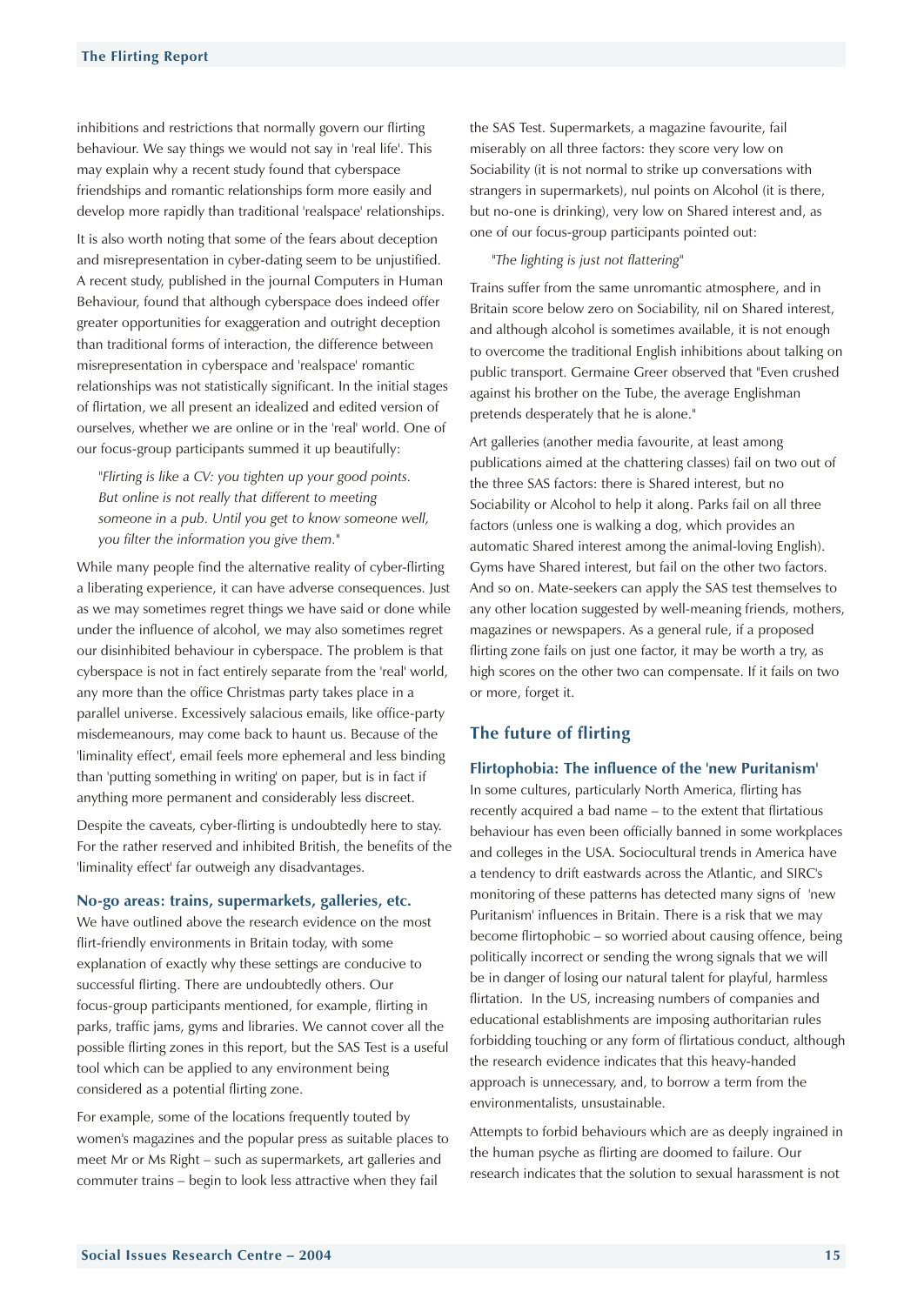<span id="page-14-0"></span>to ban flirting, but to teach people to be better at it, by which we mean, in particular, more sensitive to non-verbal signals and more skilled at conveying subtle messages with their own body language. One college's 'Code of Conduct' for students requires them to "seek and obtain explicit verbal permission for each and every increase in physical intimacy". This is quite ludicrous, as research on non-verbal communication has established that observation of reactions to subtle body-language cues will tell you everything you need to know. If the non-verbal response to your eye contact, moving closer or other signals such as a simple arm-touch is negative, there is clearly no point in asking "May I kiss you?" or even "May I hold your hand?" If the body-language response is positive, you progress cautiously, gradually escalating the level of intimacy only if you continue to receive positive responses, and backing off immediately if the responses are negative. If more people understood and followed such simple rules, there would be no need for misguided attempts to prevent sexual harassment by banning harmless flirtation.

#### **Matchmaking**

Dating agencies are re-incarnations of traditional, and essential, matchmaking practices. They are here to stay, and will probably become more and more socially acceptable. We can expect to see new and different kinds of 'organised matchmaking', probably including a wider variety of singles bars, singles events and introduction agencies catering for specific social groups, interests, religions, tastes and sub-cultures.

This is because the problem with many of the current dating agencies is that they are too 'generic', too broadly inclusive. People naturally tend to be socially 'endogamous' – that is, inclined to marry within their own 'tribal' group: we tend to prefer to marry people of similar social background, people who are likely to share our tastes, values and interests. And research has shown that such marriages tend to be more stable and last longer than those between people from very different backgrounds. Dating agencies and other matchmakers should soon wise up to this, and develop 'brands' (as other industries have done) designed to appeal to much more specific groups.

## **Cyber-flirting**

The 'liminality effect' of cyberspace is particularly important for this somewhat reserved and inhibited culture. We predict that cyber-flirting will become more and more popular, not replacing but certainly complementing more traditional forms of mate-selection and courtship.

Cyberspace is particularly suited to the development of the more specialized dating agencies mentioned above, and the 'matching' systems of internet dating sites are becoming increasingly sophisticated. Perhaps one day, they will be as

wise and effective, and inspire as much trust, as traditional village matchmakers.

In some ways, cyber-flirting is also a return to a more old-fashioned style of courtship, in which prospective partners spent rather more time getting to know each other (and writing love-letters) before jumping into bed together. Anxious parents, who have a tendency to regard the internet, and indeed any new technology, as a pernicious influence on their adolescent offspring, should instead welcome this revival of traditional epistolary courtship

#### **'Peter-Pan' Singletons**

Singletons are also here to stay, and the prolonged-adolescence effect is likely to increase; perhaps, eventually, just as the 30s have become the new 20s, the 40s will become the new 30s. The current 'Peter Pan' culture is likely to persist for some time.

Marriage will, however, remain as popular as ever – in 10, 50 or even 100 years time, 90 percent of us will probably still get married, although the middle-class trend of later marriage – and delayed parenthood – may grow and spread to other social groups.

Some forecasters predict that the divorce rate will stabilize (although there is no natural reason why it should not increase still further: some hunter-gatherer societies have divorce rates much higher than those of industrialized cultures), but it is highly unlikely to fall, and the population will continue to age, so older, divorced singletons will become an increasingly significant group. Most divorcees re-marry, so agencies and other organizations helping them to find partners are likely to flourish and multiply.

#### **Taboos**

The human species is addicted to rule-making. Every human activity, without exception, including natural biological functions such as eating and sex, is hedged about with complex sets of rules and regulations, dictating where, when, with whom and what manner the activity may be performed. Animals just do these things; humans make an almighty song and dance about it: this is known as 'culture' or 'civilization'.

Flirting is no exception, and while the specific content of our prescriptions and proscriptions may change, it is certain that there will always be rules. As jealousy is equally deeply ingrained in the human psyche, it is likely that flirting with someone else's partner – and 'extra-dyadic' flirting by partners in a pair-bond – will always be frowned upon, or at least subject to fairly strict controls, permitted only, for example, in specific situations or with certain specified categories of 'safe' people. We are, however, as prone to breaking rules as we are to making them, so 'extra-dyadic' flirting, adultery and all their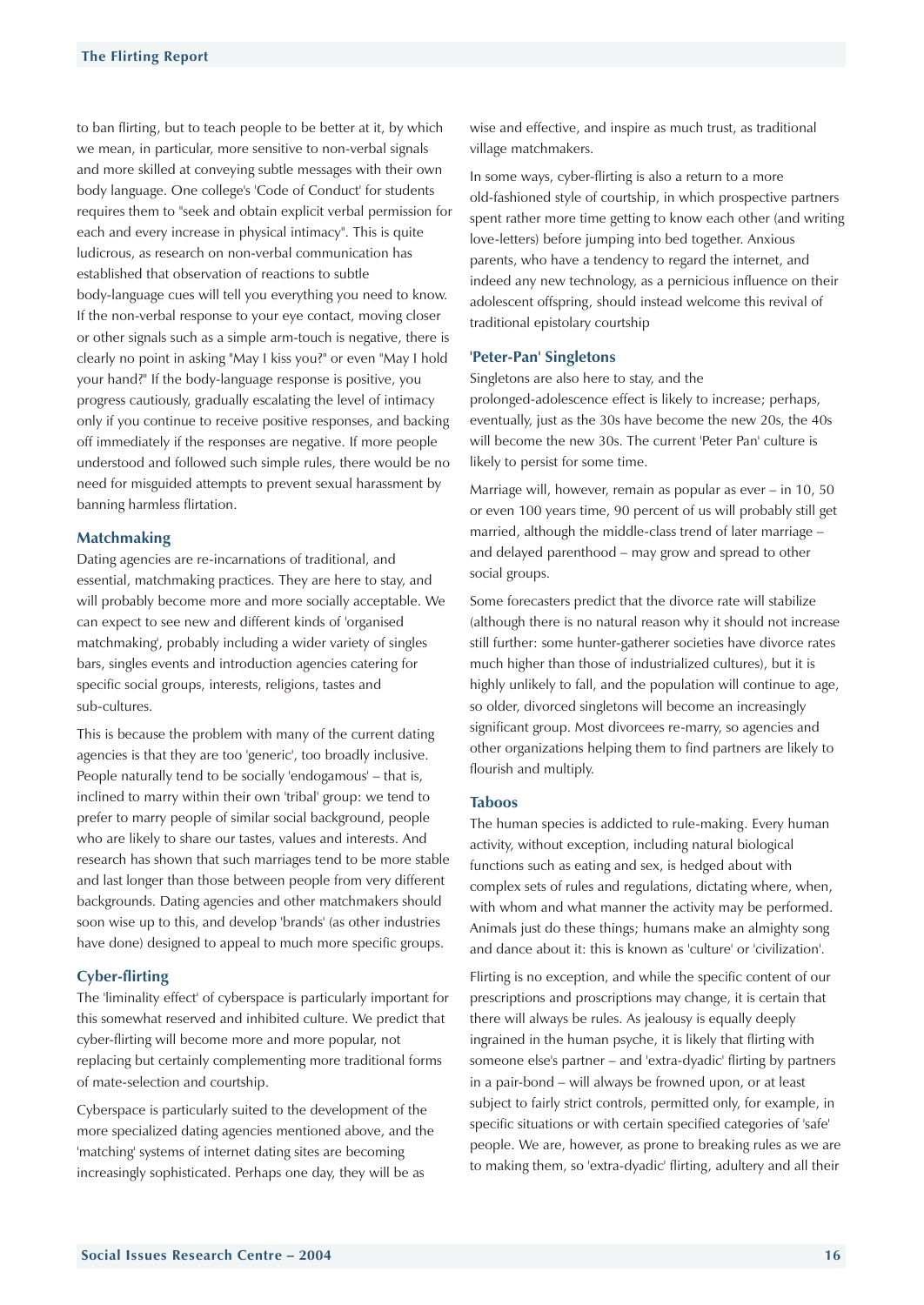<span id="page-15-0"></span>attendant troubles will continue to be a normal feature of our mating patterns.

## **Female-initiated dates**

It will be some considerable time before female-initiated dates become the norm – if indeed they ever do. More women are certainly taking the initiative and asking men out, but the majority are still very reluctant to do this, despite over three decades of blandishments and exhortations from 'liberated' magazines and self-help manuals. In any case, predicting the future is not just a matter of extrapolating from current trends – one must also look at the more deep-seated, hard-wired elements of human psychology, and ask whether any particular current trend is 'sustainable'.

In this context, we would predict that if (and it is a big if) female-initiated dates do become increasingly normal, males will find some other way of wresting back or maintaining an element of control – some substitute for the initiative-shift, the transfer of initiative to the male that seems to be an integral part of the human courtship sequence. We could be wrong about this. Female 'proceptivity' of a much more overt and explicit kind is, after all, the norm among our closest animal cousins. But it does seem to be associated with species whose mating patterns are tied to the oestrus cycle, which is not the case in humans. The question remains open.

#### **Self-help books, dating manuals, courses – and social scientists**

One thing is certain: interest in flirting, and fascination with courtship techniques and the most effective ways of attracting and retaining sexual partners will never wane. Self-help books, manuals and courses on flirting, dating, courtship, sex and marriage will continue to sell, and novels dealing with these subjects (both wish-fulfilment romances and humorous depictions of the realities and pitfalls of sexual relations) will always be popular.

Social scientists like us will also continue to conduct research on flirting, feeding the insatiable demand for ever more detailed information on this vital subject. With or perhaps in spite of our well-meaning efforts, the flirting instinct will remain as strong as ever, and the species will survive.

## **Selected Bibliography**

Baxter, L.A. & Dun, T. (2001) Rules for relating communicated among social network members. *Journal of Social and Personal Relationships,* 18(2), 173-199.

Buss, D.M., Shackelford, T.K., Choe, J., Buunk, B.P. & Dijkstra, P. (2000) Distress about mating rivals. *Personal Relationships,* 7, 235-243.

Buss, D.M. (1989) Sex differences in human mate selection: Evolutionary hypotheses tested in 37 cultures. B*ehavioral and Brain Sciences*, 12, 1-49.

Cornwell, B. & Lundgren, D.C. (2001) Love on the Internet: involvement and misrepresentation in romantic relationships in cyberspace vs. realspace. *Computers in Human Behaviour*, 17, 197-211.

Fisher, Helen (1992) *Anatomy of Love*. Simon & Schuster, London

Fox, K. (2000) *The Racing Tribe*. Metro, London.

Fox, R. (1980) *The Red Lamp of Incest.* E.P. Dutton, New York

Gillis, J.R. (1999) "A triumph of hope over experience": chance and choice in the history of marriage. *International Review of Social History*, 44, 47-54.

Grammer, K., Honda, M., Juette, A. & Schmitt, A. (1999) Fuzziness of nonverbal courtship communication unblurred by motion energy detection. *Journal of Personality and Social Psychology*, 77(3), 487-508.

Grammer, K., Kruck, K., Juette, A. & Fink, B. (2000) Non-verbal behaviour as courtship signals: the role of control and choice in selecting partners. *Evolution and Human Behaviour,* 21, 371-390.

Hinsz, V.B., Matz, D.C. & Patience, R.A. (2001) Does women's hair signal reproductive potential? *Journal of Experimental Social Psychology*, 37, 166-172.

Kanazawa, S. (2000) Scientific discoveries as cultural displays: a further test of Miller's courtship model. *Evolution and Human Behaviour,* 21, 317-321.

Kelley, K., Pilchowicz, E. & Byrne, D. (1981) Response of males to female-initiated dates. *Bulletin of the Psychonomic Society*, 17, 195-196

Lawson, A. (1988) *Adultery: An analysis of love and betrayal*. Basic Books, New York.

Leroy, M. (1997) *Some Girls Do: Why women do and don't make the first move*. HarperCollins, London.

McDaniel, P. (2001) Shrinking violets and Caspar Milquetoasts: shyness and heterosexuality from the roles of the fifties to the rules of the nineties. *Journal of Social History,* Spring 2001, 34(3), 547-568.

Ridley, Matt (1994) *The Red Queen: Sex and the evolution of human nature*. Penguin, London.

Tannen, D. (1992) *You Just Don't Understand: Women and men in conversation*. Virago, London.

Williams, C.L., Guiffre, P.A. & Dellinger, K. (1999) Sexuality in the workplace: harassment and the pursuit of pleasure. Annual *Review of Sociology*, 25, 73-93.